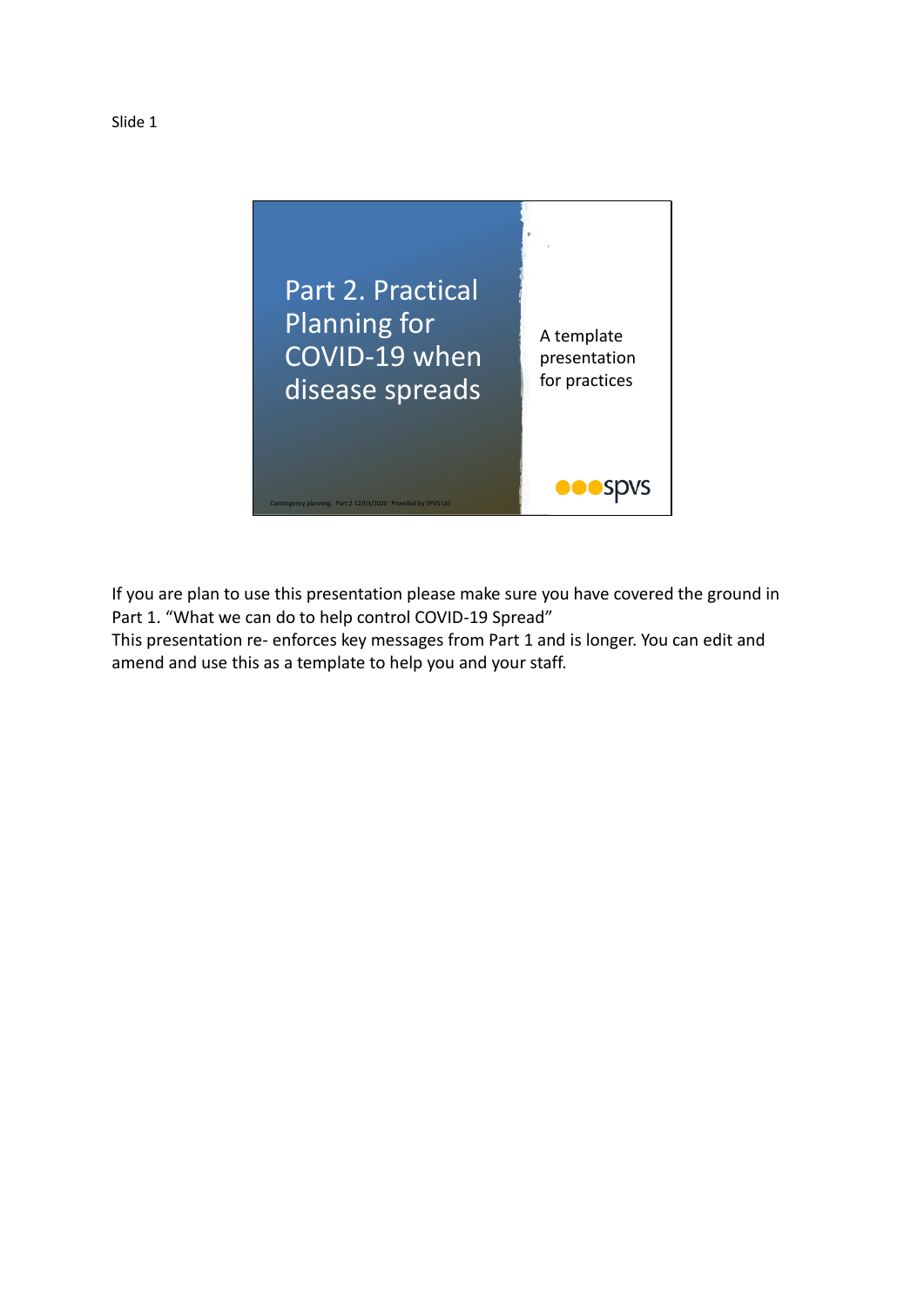

These are just some of the sites relating to COVID-19

Stick to the official sites

These are updated frequently

The policies for COVID-19 will change as the disease progresses and the country moves from Containment to Delay and possibly Mitigation. The decisions will be based on the most up to date science ( which is changing all the time) as we learn more and also the level of infection in the herd. A balance has to be struck between minmising economic damage, personal hardship and control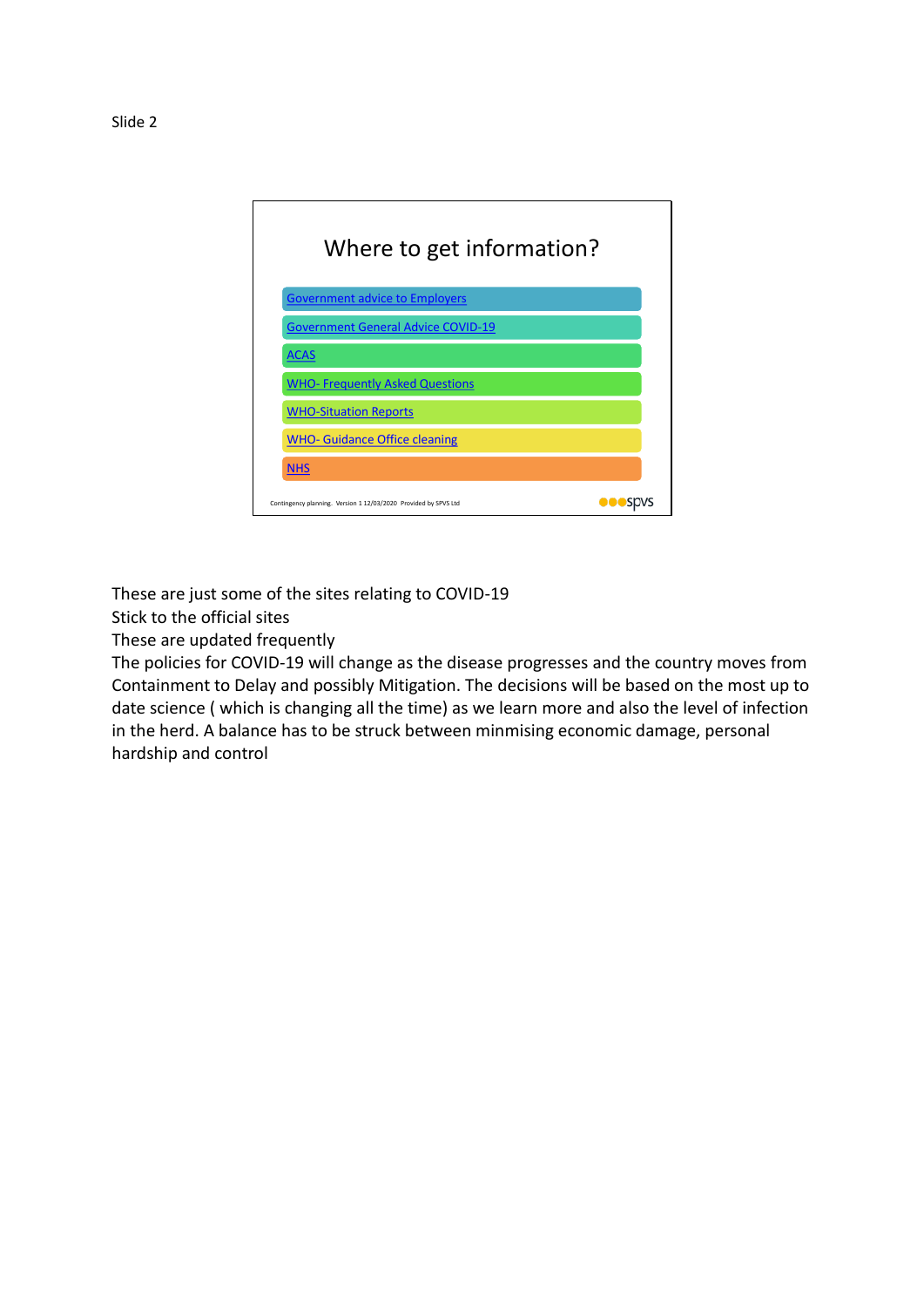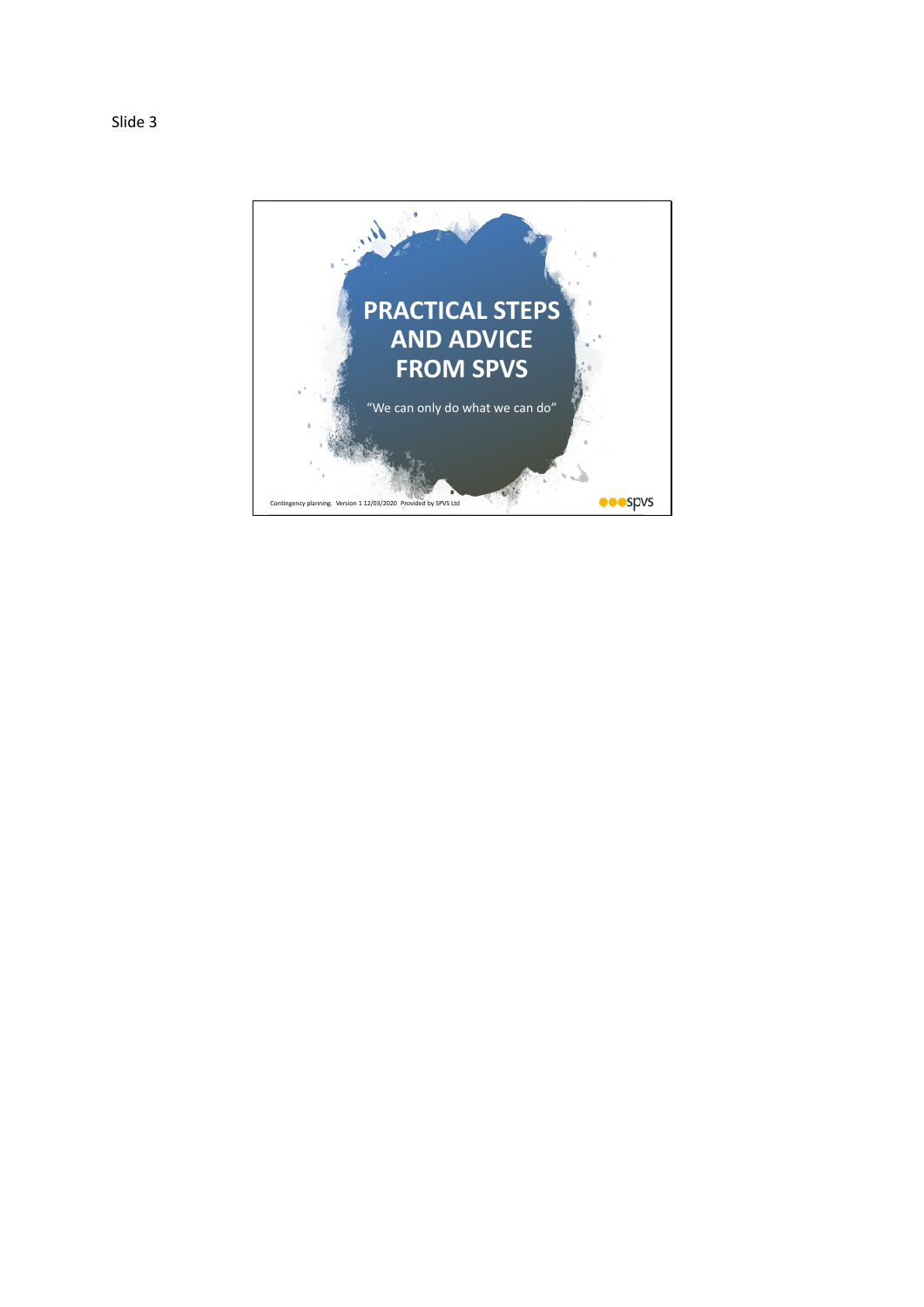

Taking a proactive approach to COVID-19 will be beneficial.

Experiences in our veterinary lives with infectious disease show that simply sitting back and watching parvovirus go through a kennels or serious diseases spreading on farm is not a good plan!

To make this work we need to demonstrate strong leadership- empower and engage people within your business to help reduce risks of spread and be proud of their own plans.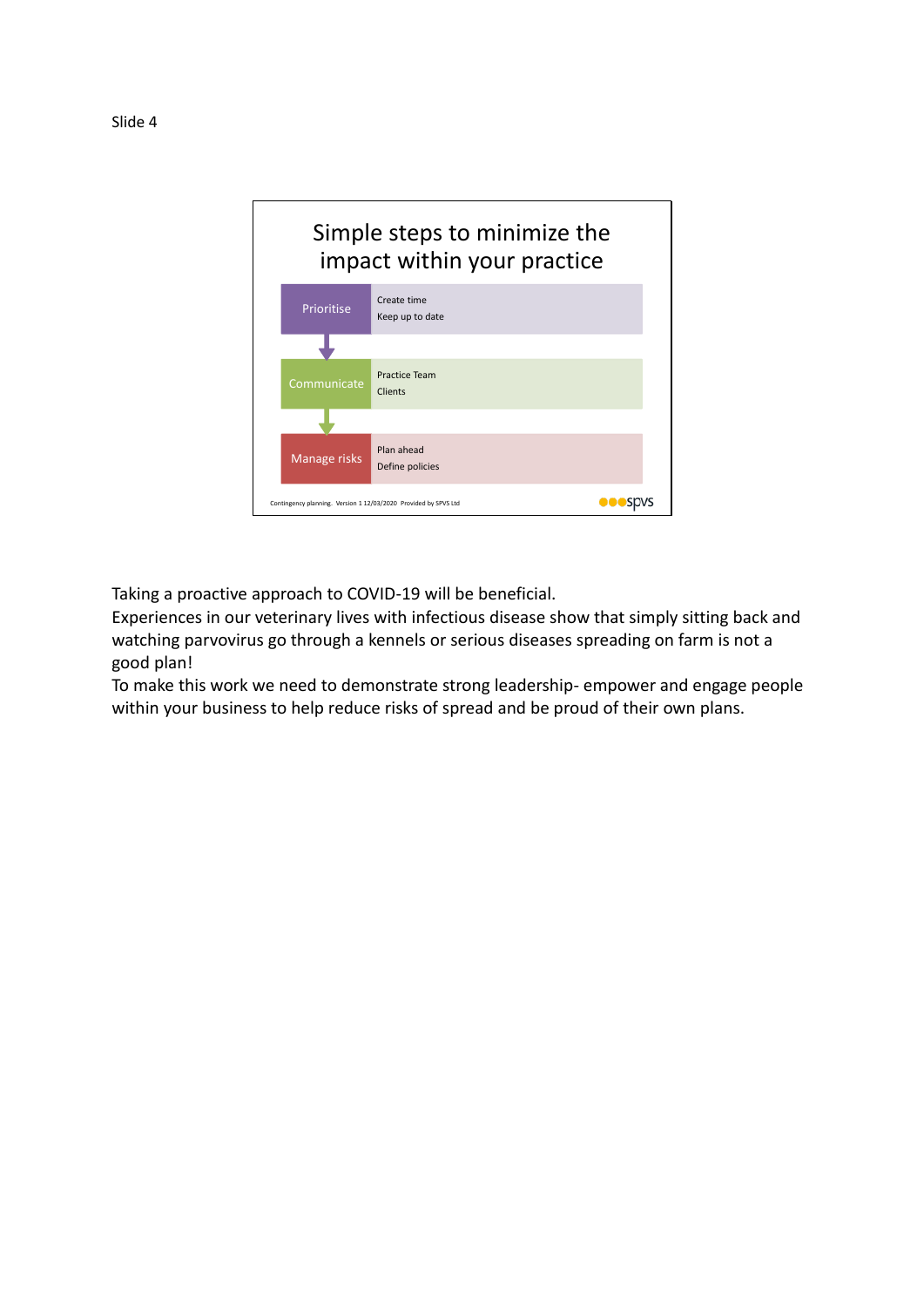

Use of technology can help. Set up whatsapp groups or similar for communicating any changes or absences.

Set up a group of people responsible for dealing with the practice and don't just rely on one person to do it as they may become ill!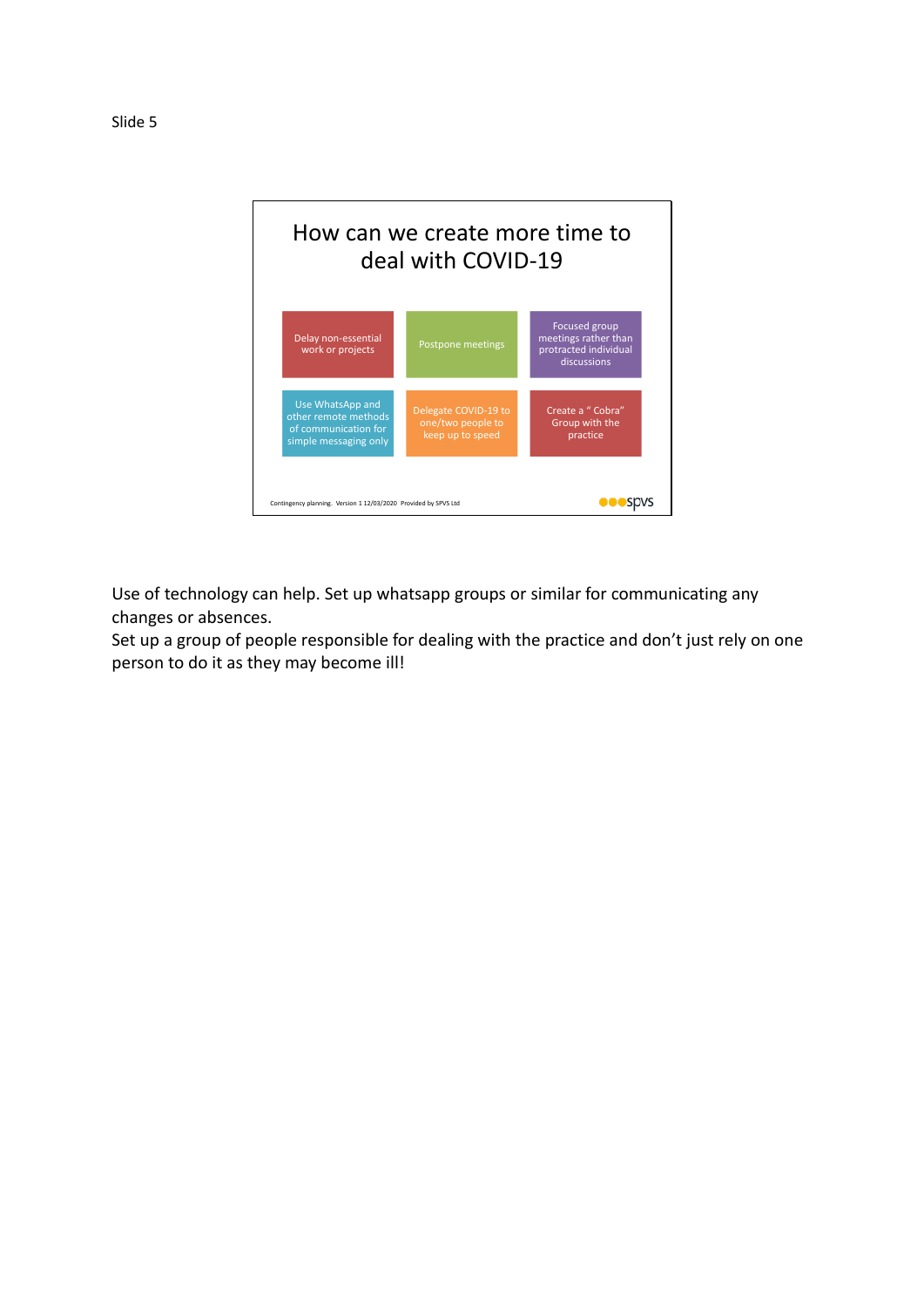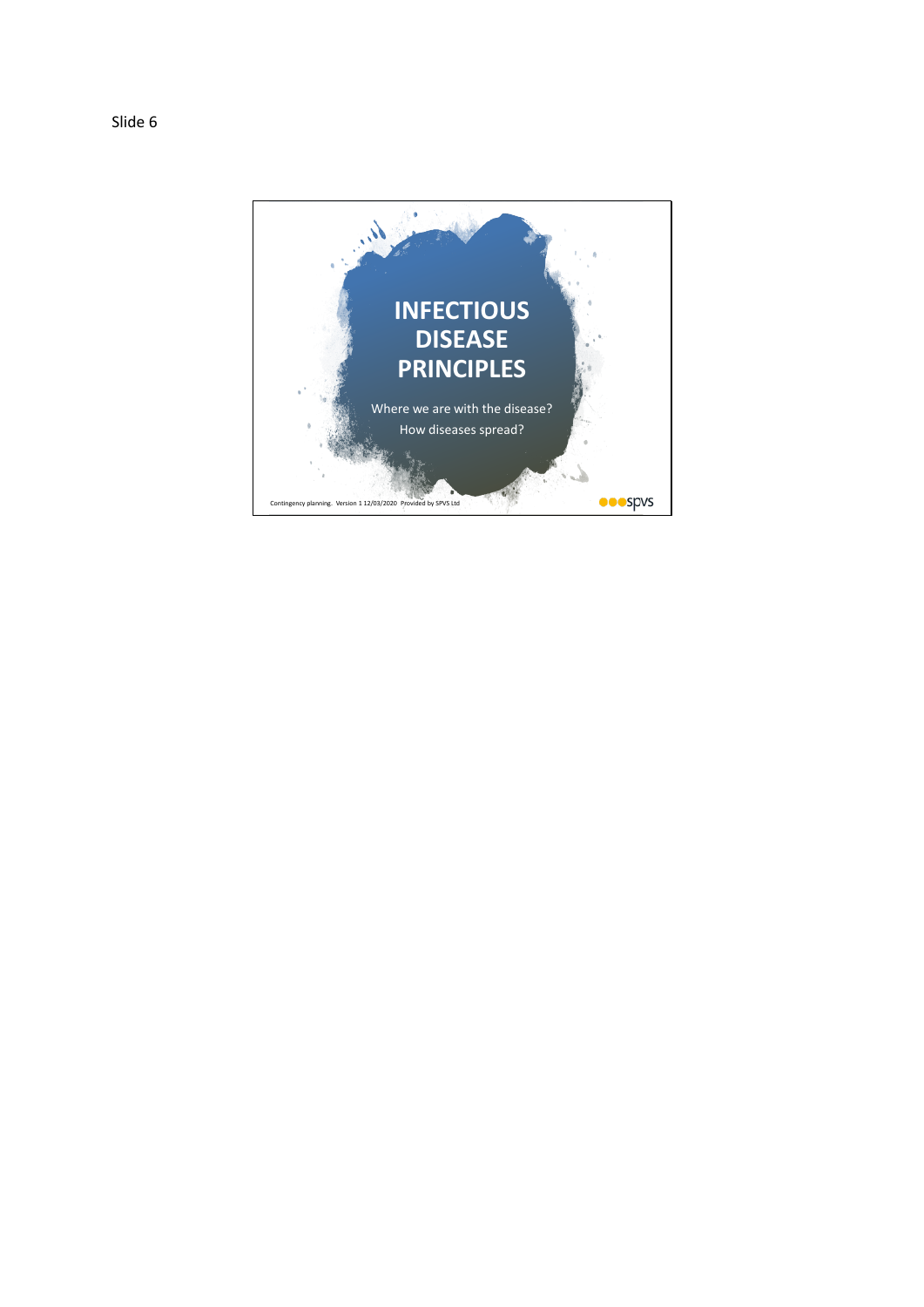

Risk levels has increased. The level of disease is expected to double every 4 days. The aim is to use hygiene measures to Delay the epidemic as long as we can and flatten the curve Various countries will take different steps depending on where they are with the infection. Is it spreading within the community? Can they stop from coming in? So little point discussing why don't we do x or y. Everyone will do different things depending on their circumstances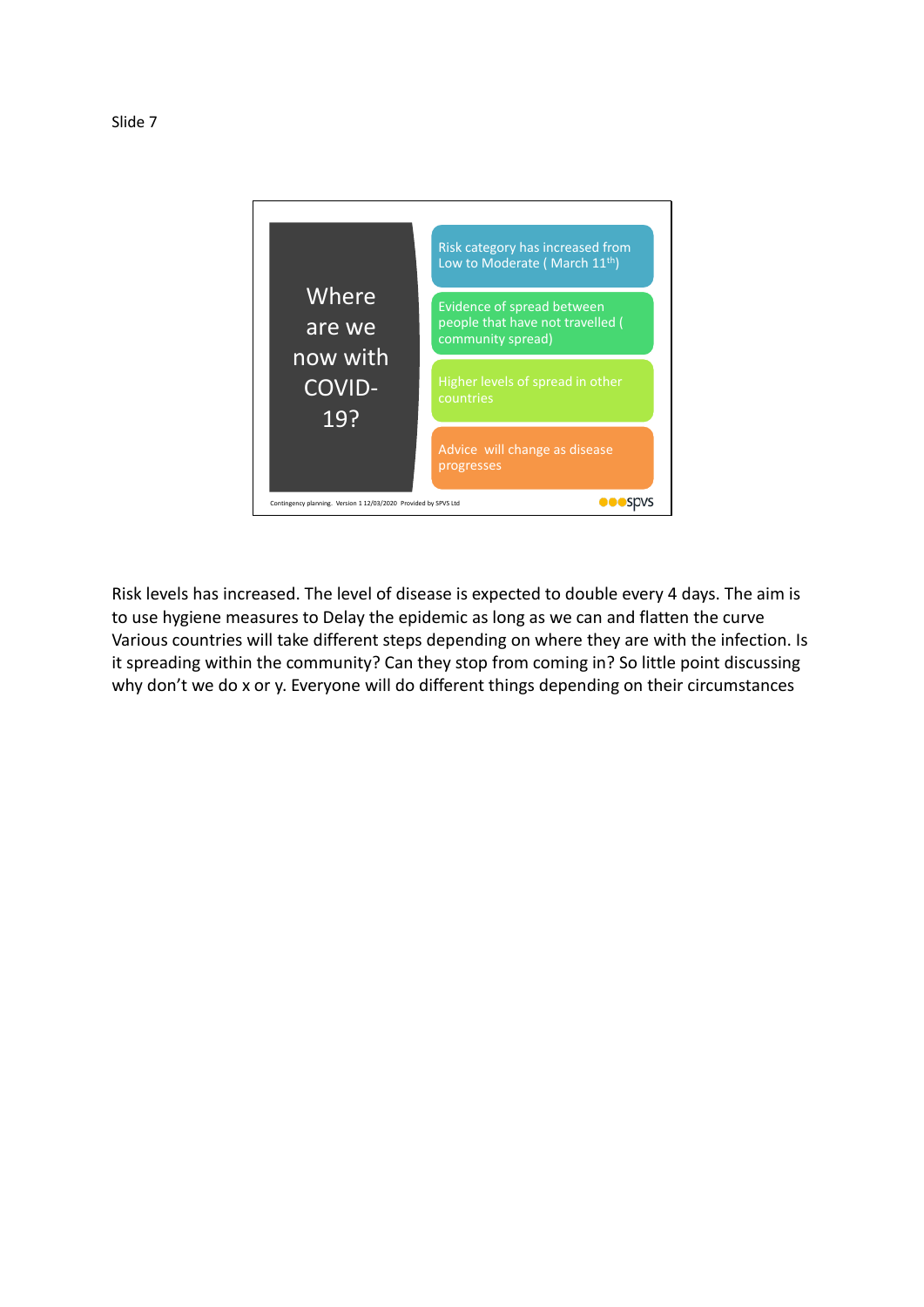

Flattening the curve is important. Not only for NHS but also for your own business. If you have poor hygiene measures and high levels of contacts then you may end up with a synchronous outbreak across your business.

Also the measures you take will help as vet practices may have relatively large number of people entering the buildings every day. Some of which may be vulnerable.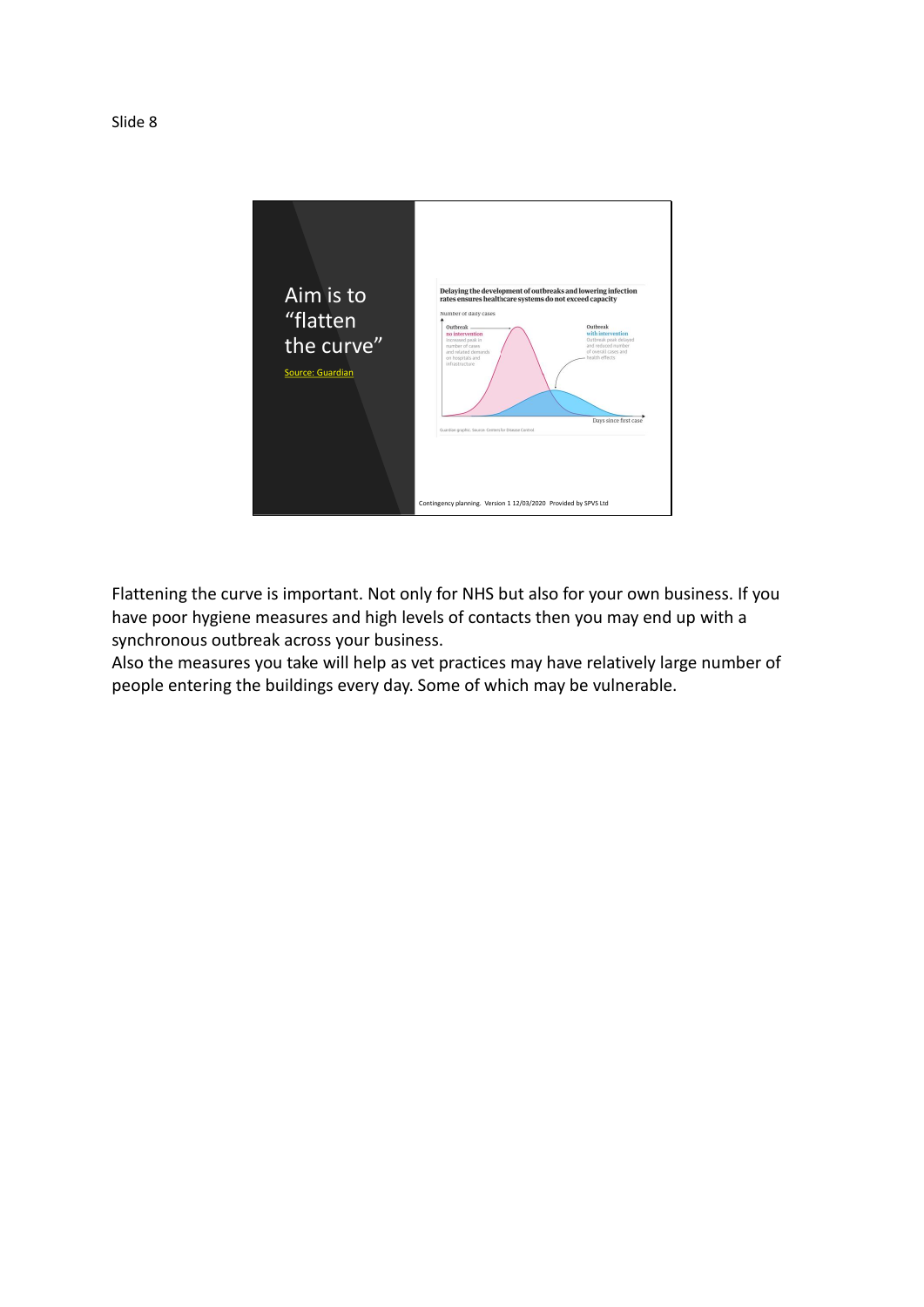

Click on the linke to see the reports. These change daily. This report covers the risk for old people as well.

The problem with a pandemic is even if we closed down the UK for a month today there is still a risk of infection coming in at a later stage if we are left with a susceptible population. Vaccines wont be with us for 18 months.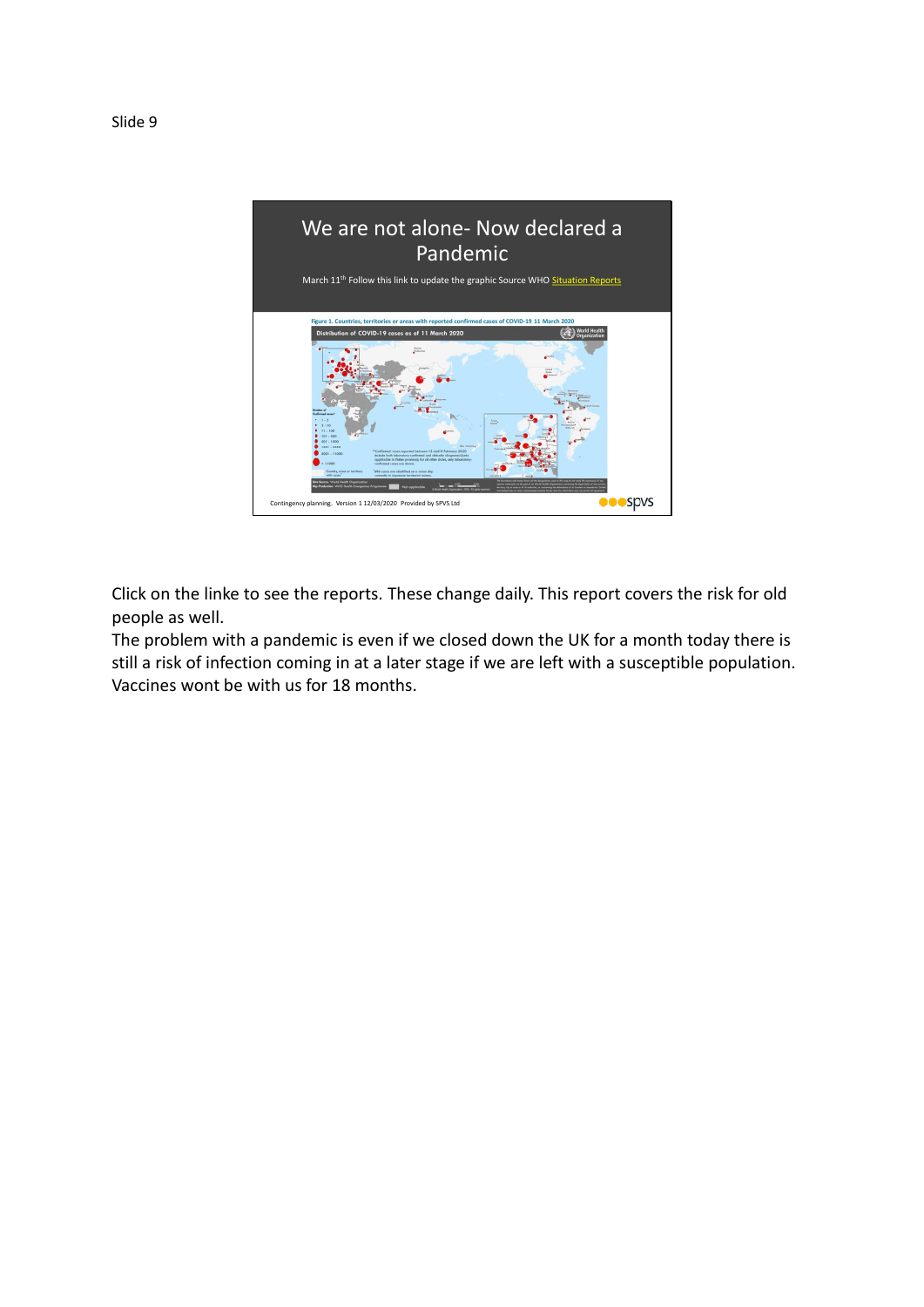



The higher the level of infected people the greater the challenge.

Government policy will change re Self Isolation and this will have to managed. It is better to put in place measures now that allow you to think though how you not only have enhanced measures practiced but also ready to go if you end up with a COVID-19 outbreak within your own practice.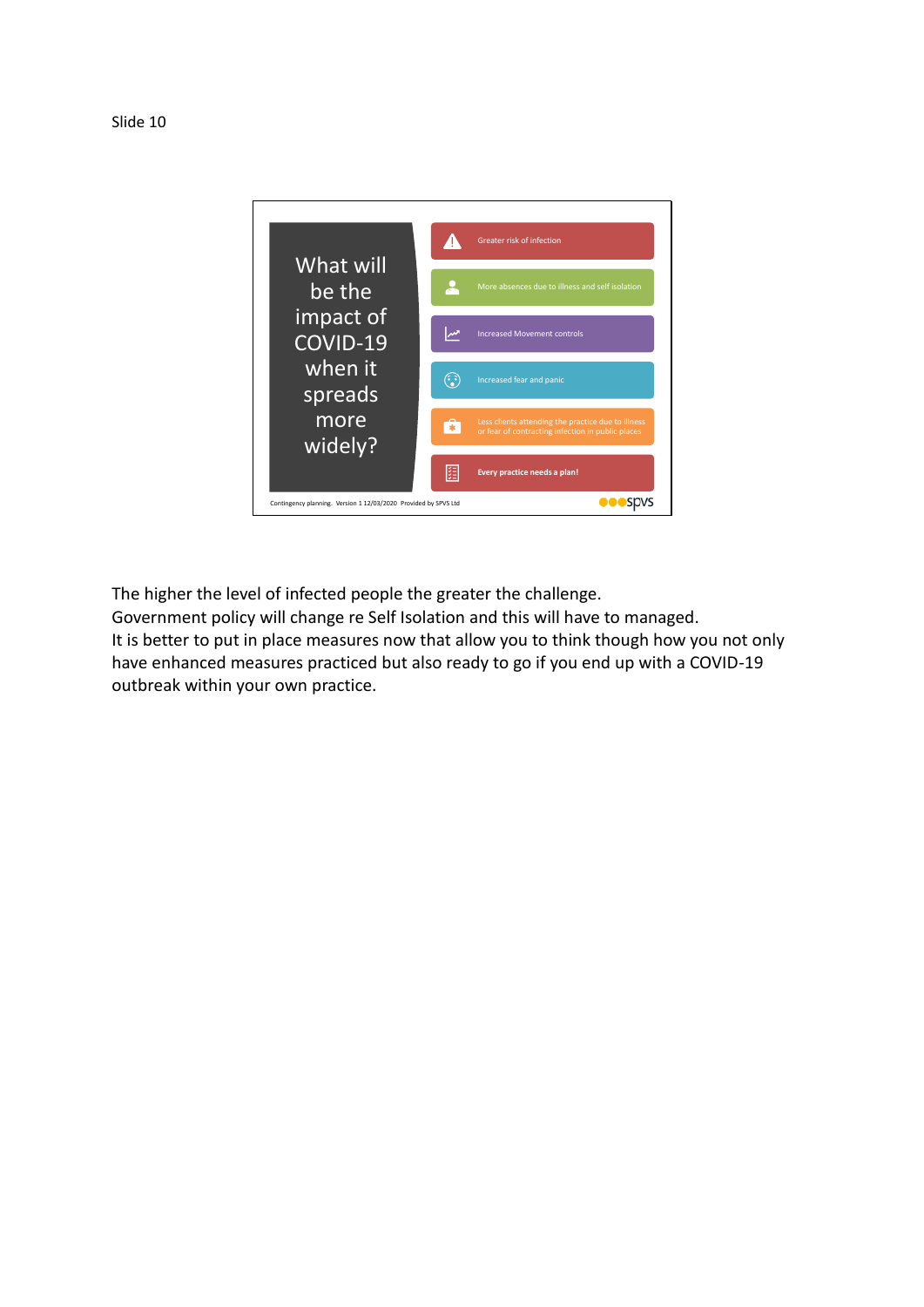

Dick Sibley, a vet from Devon, developed the 4 pillars principle for controlling infectious disease. This was required for developing a we based veterinary tool for disease control. This graphic has been really helpful for explaining how diseases spread and also how you can demonstrate a reliable disease status. Ideally you need 3-4 of those pillars to be working for a good result.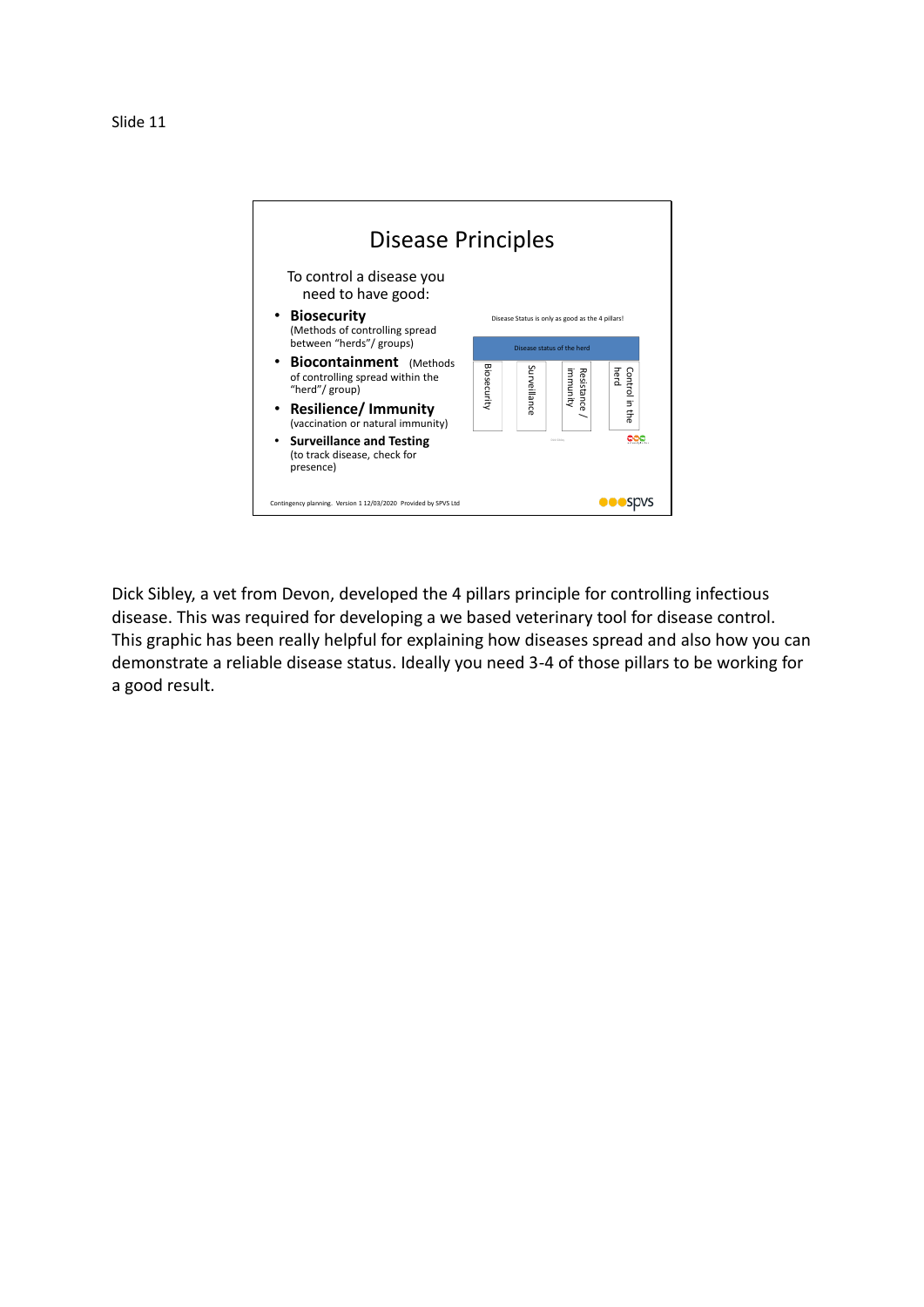



The problem with COVID-19 is we don't have immunity within the herd! The population is totally susceptible and hence why there is a much greater emphasis on this disease. This combined with COVID-19 being a new virus with potential to mutate with no vaccine in place has triggered the response from global health organisations.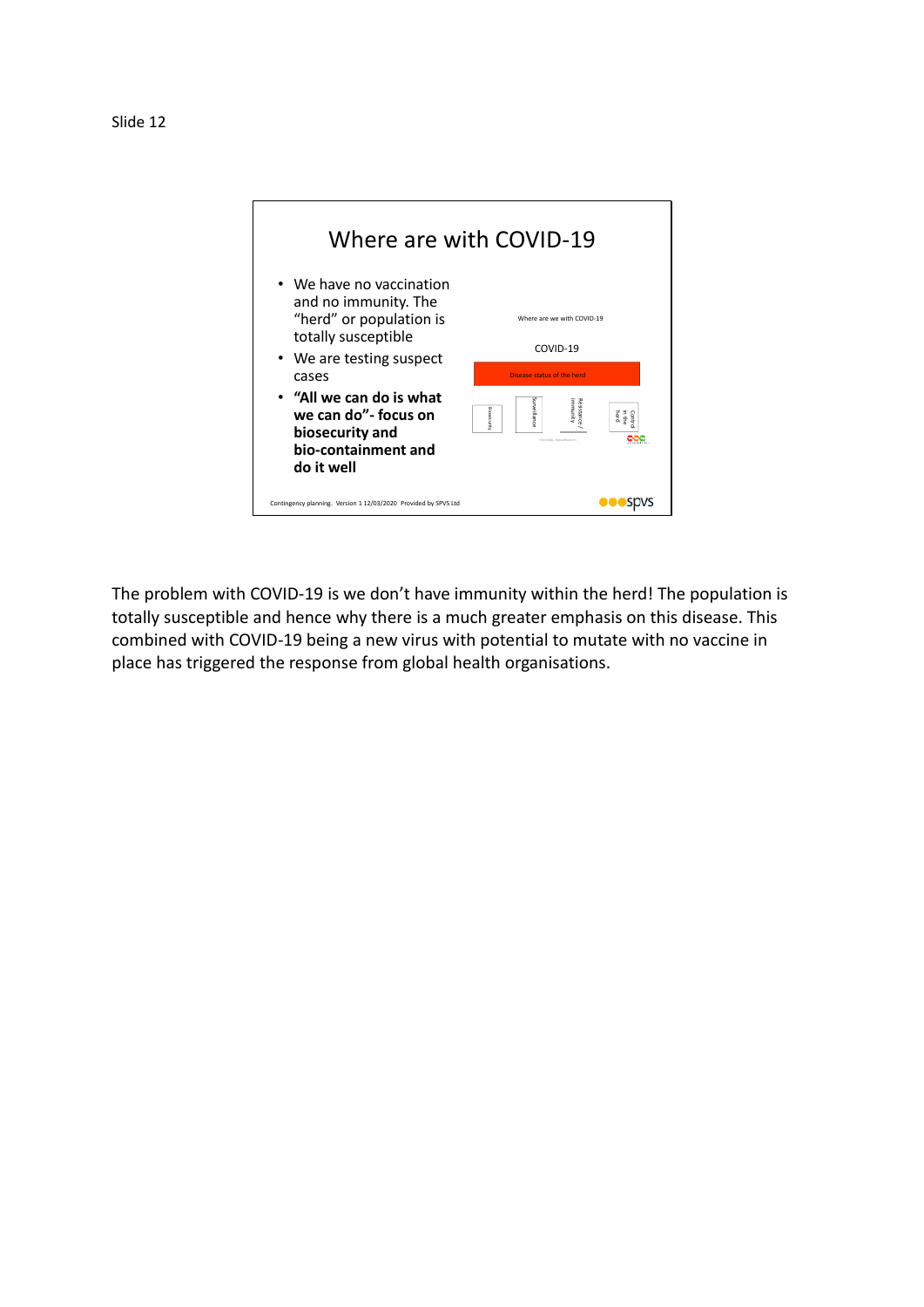



Biosecurity only really works well to keep infection out. Trying to keep out infection when disease is already within the herd is less effective. The focus at that stage is to minimize spread and impact to others within the herd.

We are doing both now and we should really think of our vet practices and groups as herds. Try and close down spread between clinics and have plans ALREADY IN OPERATION when infection strikes. If you have to massively change your hygiene protocols once you get COVID-19 then your plan is too late!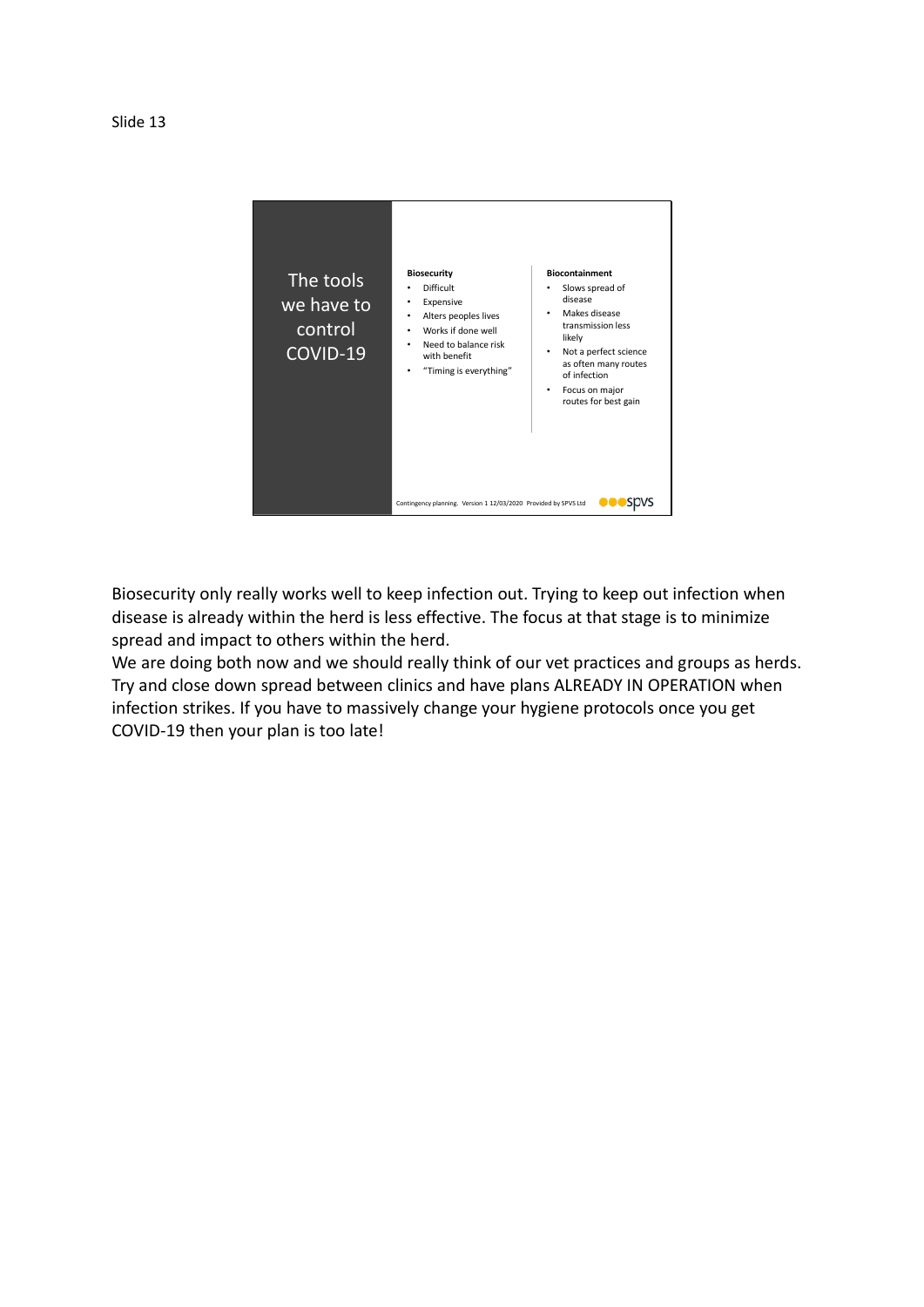

The point of this exercise is to illustrate that vet practices are a very small but important cog in the wheel of COVID-19 control. There is little point us totally closing down our businesses/ spraying every client with disinfectant and going to extreme measures when outside of the practice the disease is merrily spreading around.

OUR AIM IS TO MAKE OUR PRACTICES AS LOW RISK AS WE CAN AND STILL KEEP BEING ABLE TO PROVIDE THE MUCH NEEDED SERVICES TO OUR CLIENTS/ ANIMALS UNDER OUR CARE.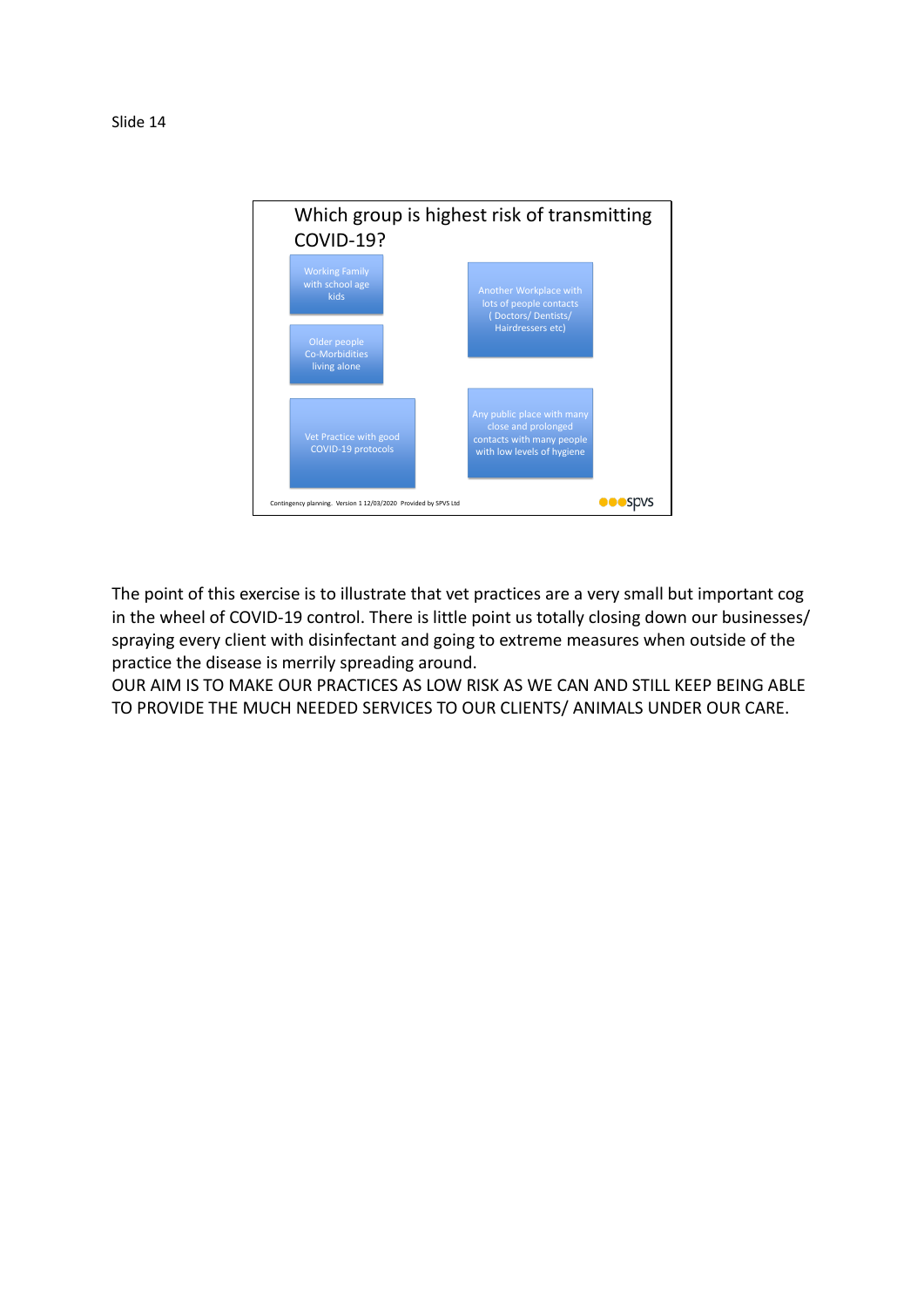

This slide flags up the risk of the poorly managed public place. Very close contacts, undisinfected hard surfaces, poor cleaning, limited access to hand washing or sanitising. This is likely where the disease spreads.

We have good disinfection protocols in place. We strenghthen those and then seek to protect those on the front line from infection.

People within your business may well contract the disease but they may not necessarily contract from your business as you do not control peoples personal lives. Family and older people risks will depend on their circumstances and protocols in place.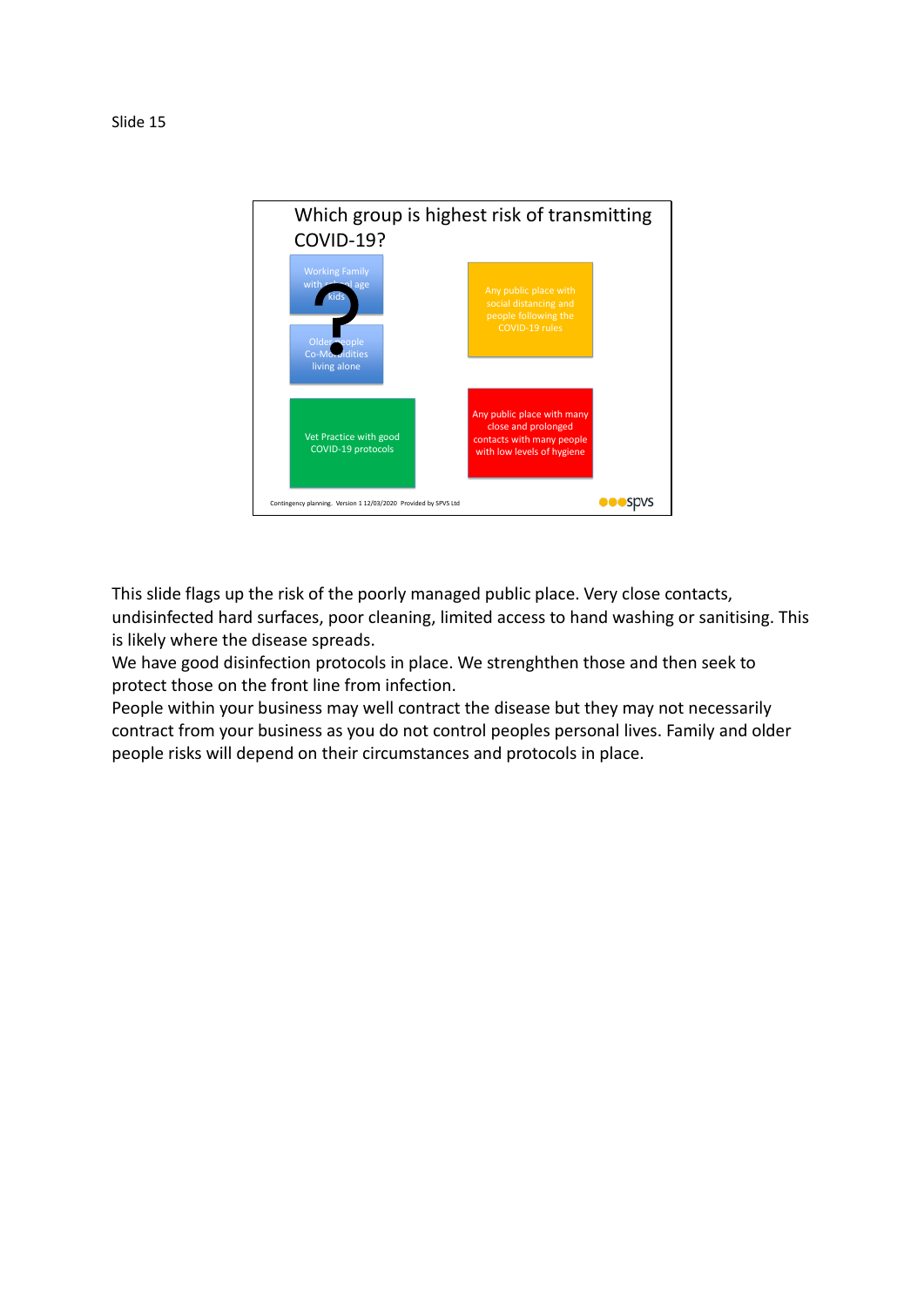

The purpose is use this to put the vet practice into perspective as a potential source of infection.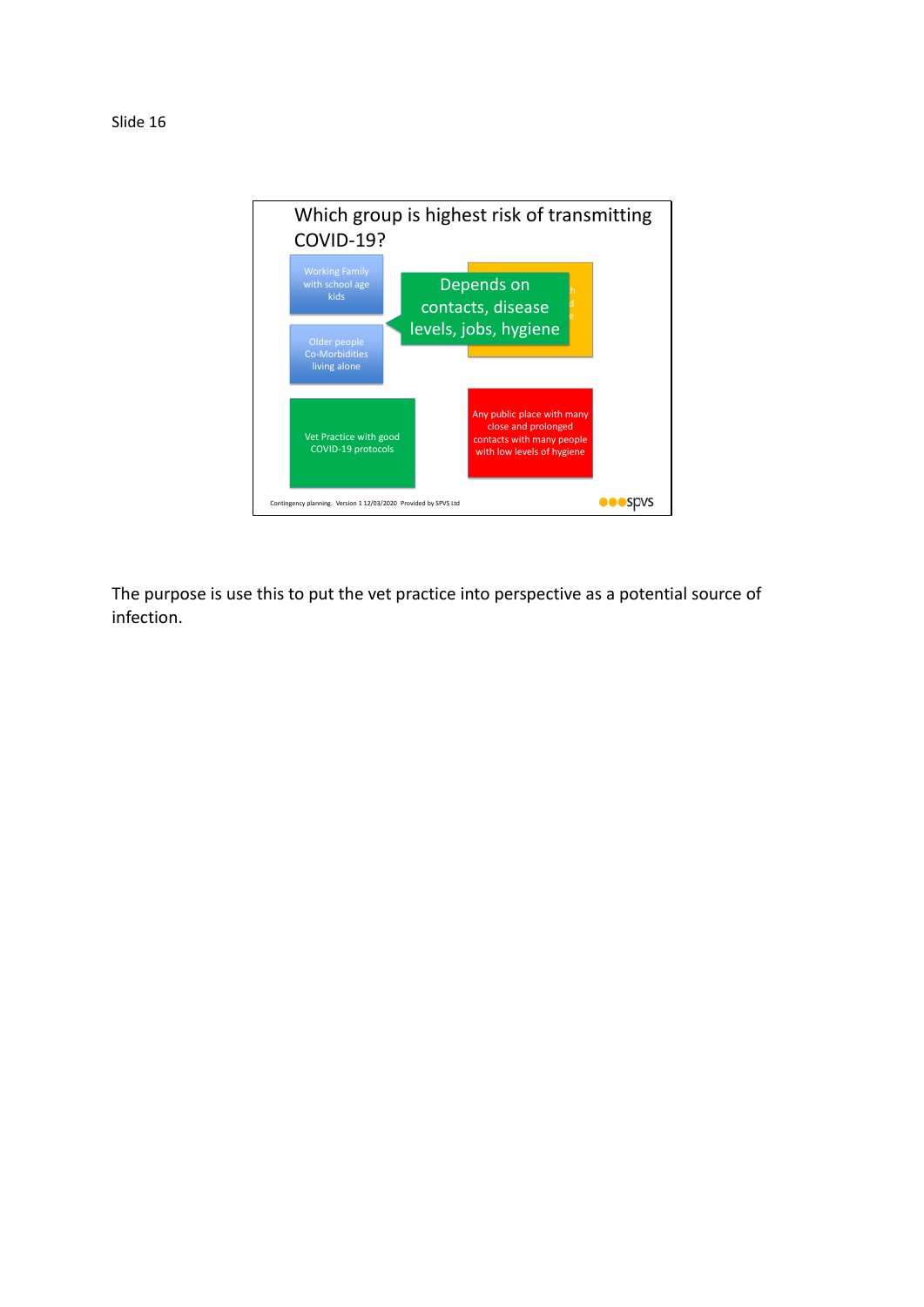

Any family can contract the disease not only through work but also through personal contacts.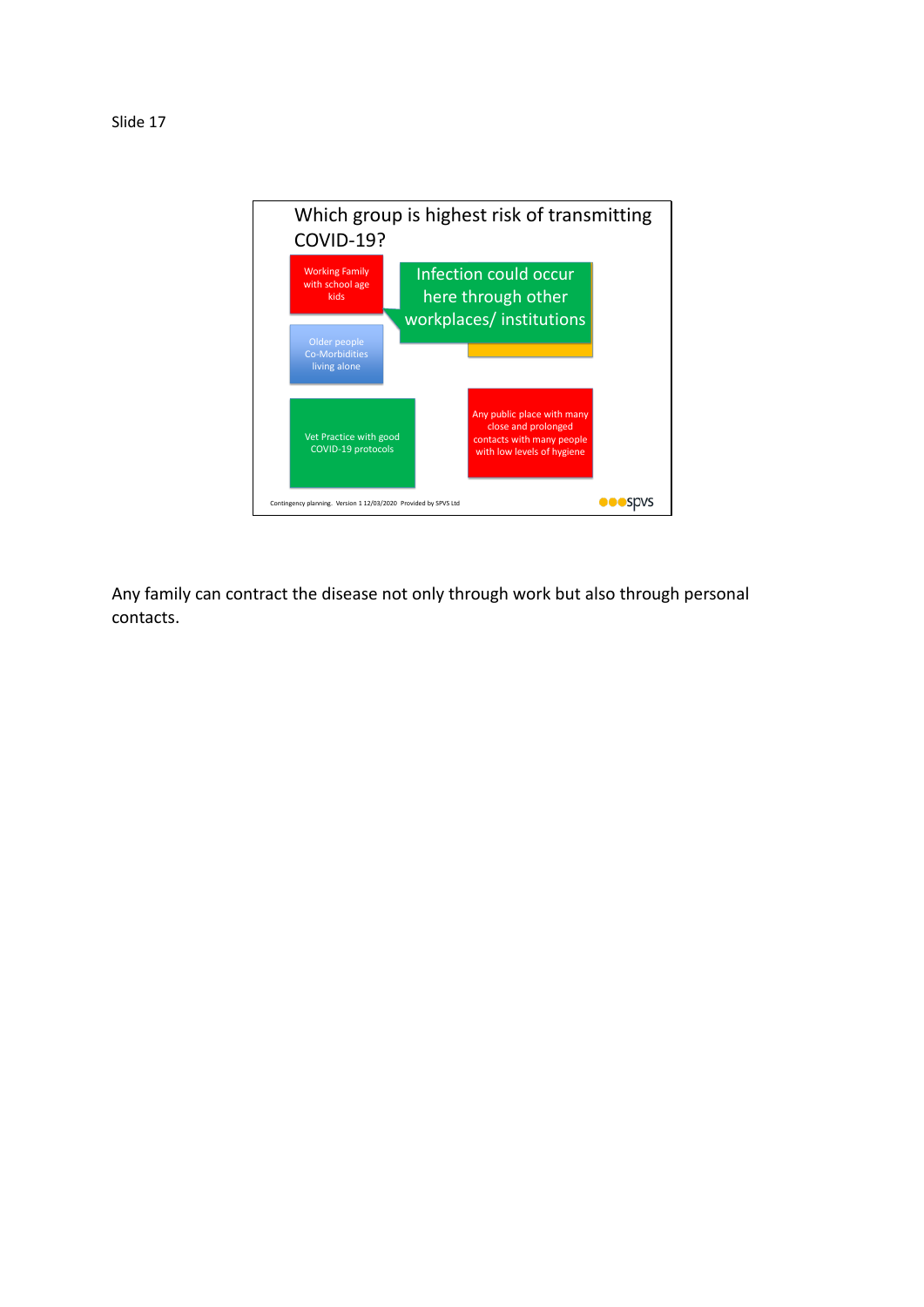

The most important aspect is to put in place as strong a plan as we can within the contstraints of the clinic.

The ownership of any disease has to be transferred through to every individual in the business. Don't rely on emails and messages to change hearts and minds. Educate a group of people that can talk to their teams and reassure and deliver practical "can do" advice which is then agreed and implemented. Each team has to own their COVID control plan.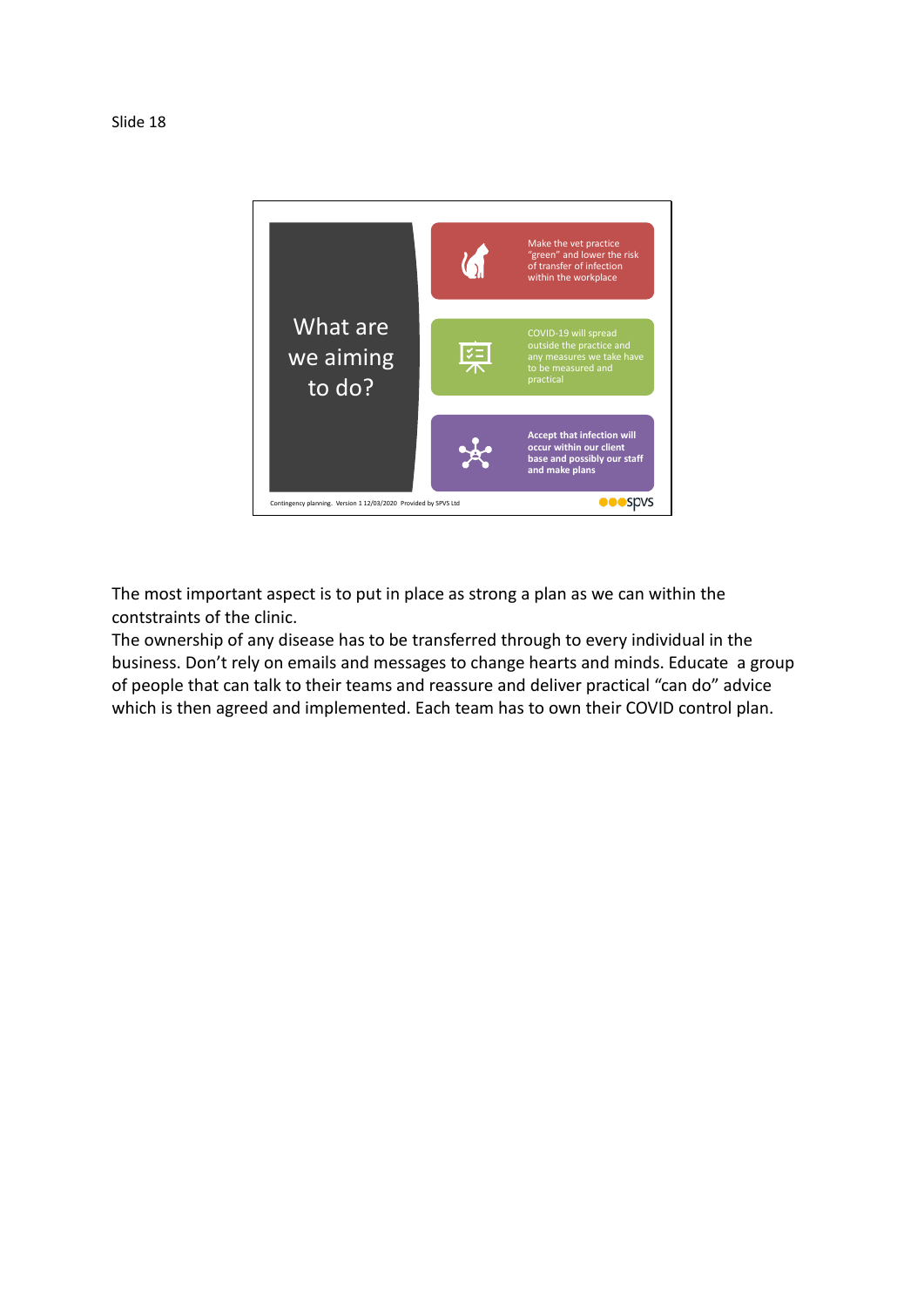



Contingency planning. Version 1 12/03/2020 Provided by SPVS Ltd

Vet Practice with good COVID-19 protocols

close and prolonged contacts with many people with low levels of hygiene

 $\bullet \bullet \bullet$ spvs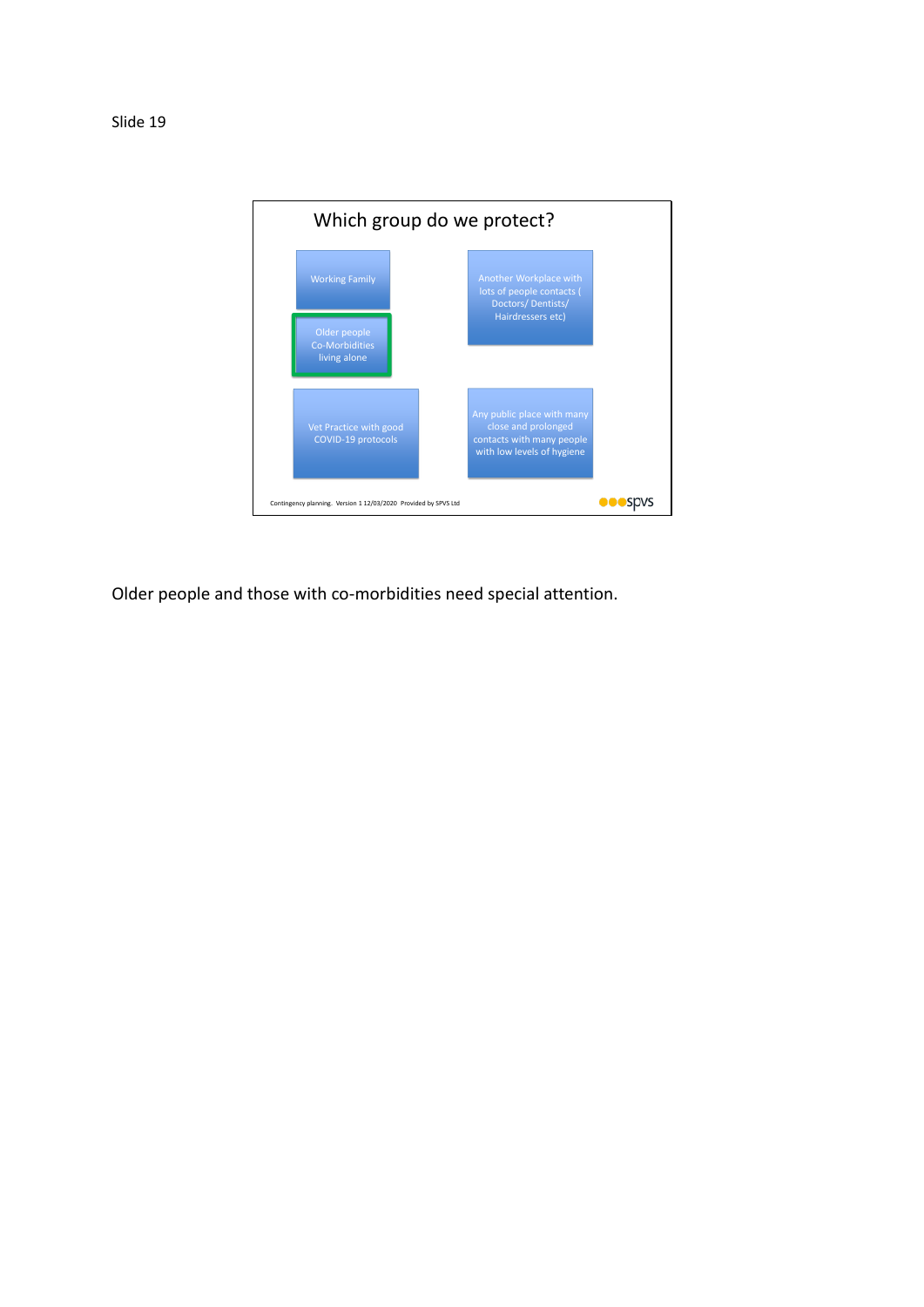

Making sure that staff know how to protect their own vulnerable people is an excellent way of encouraging thinking and ownership. The motivation should be strongest in protecting loved ones.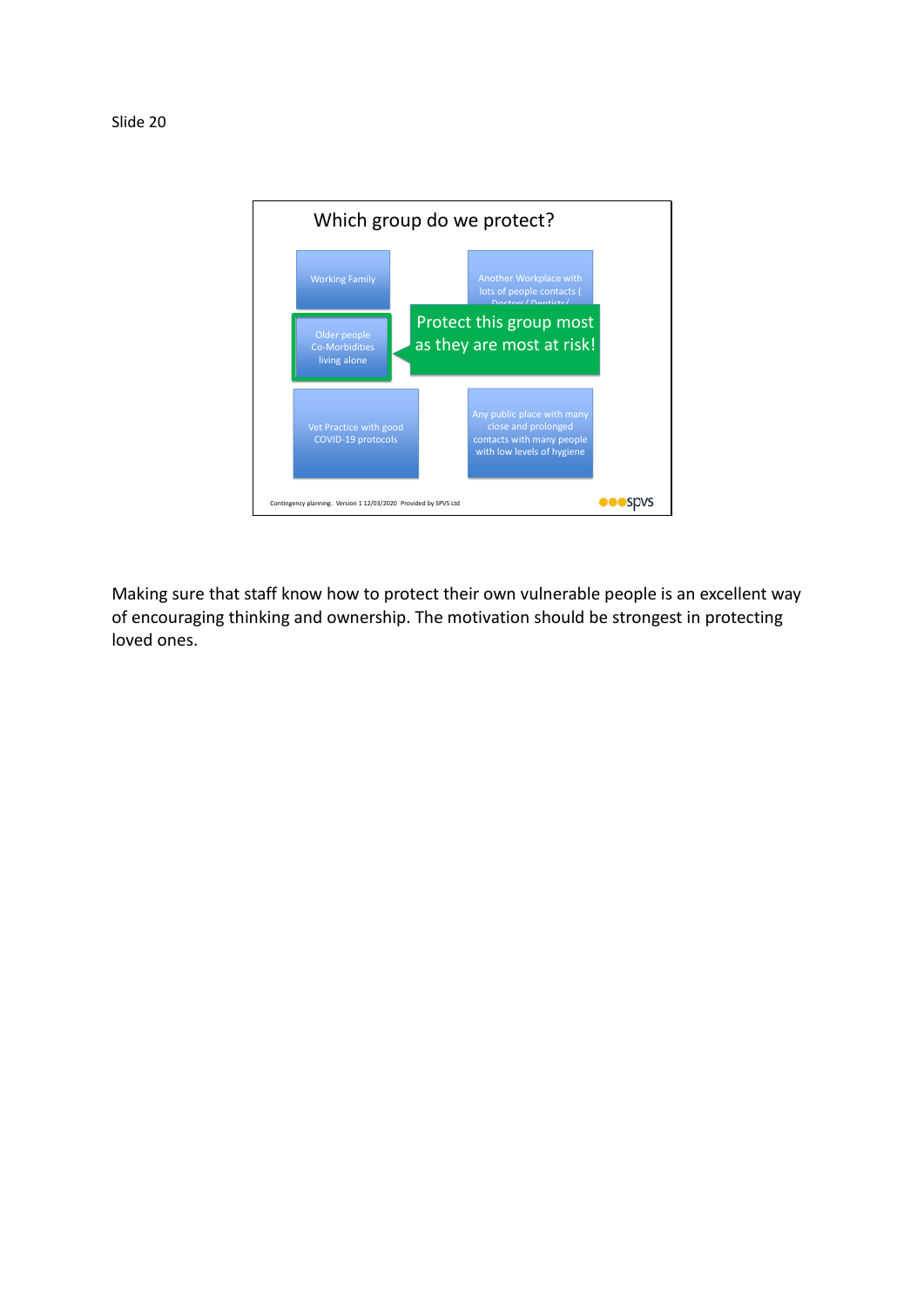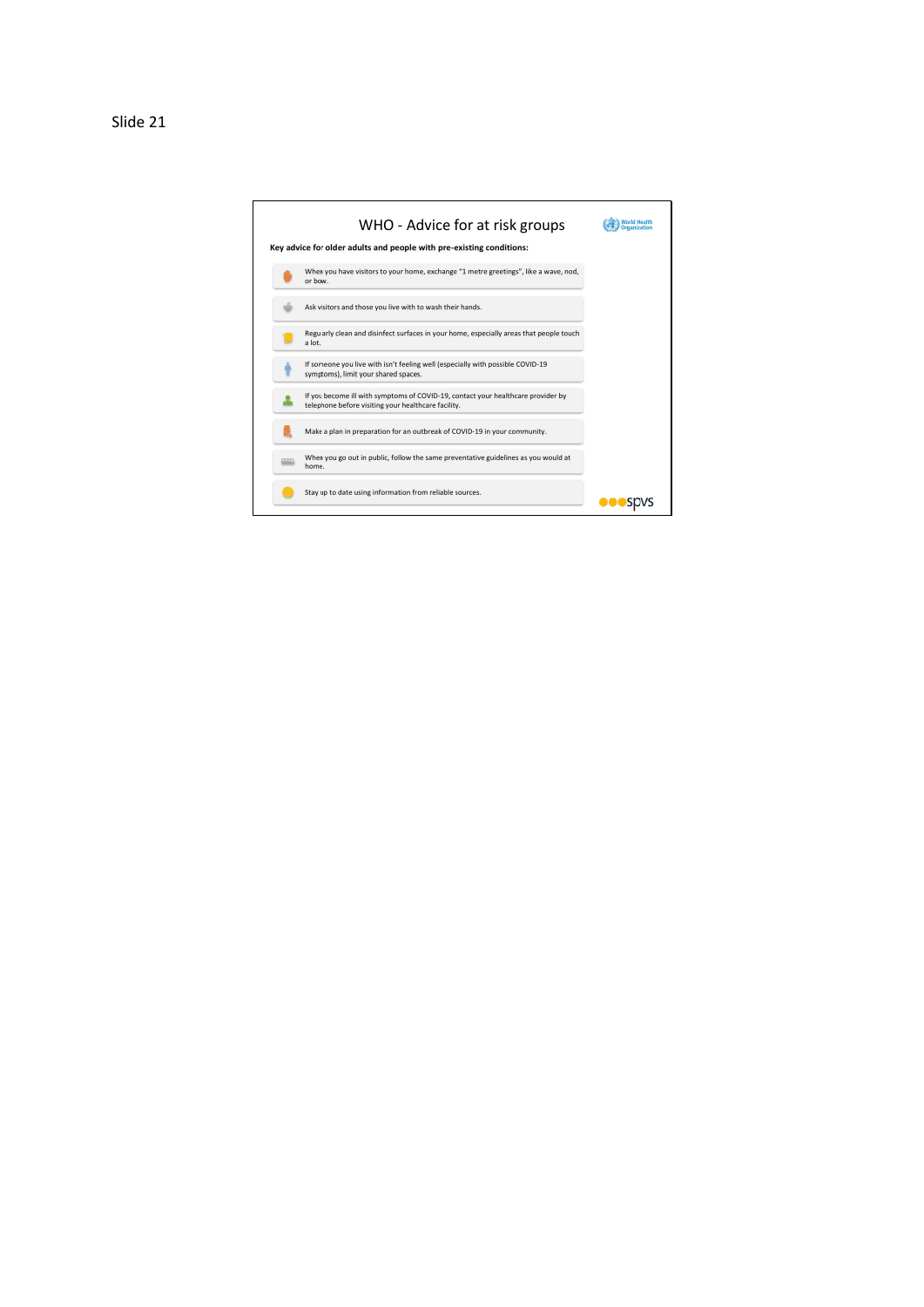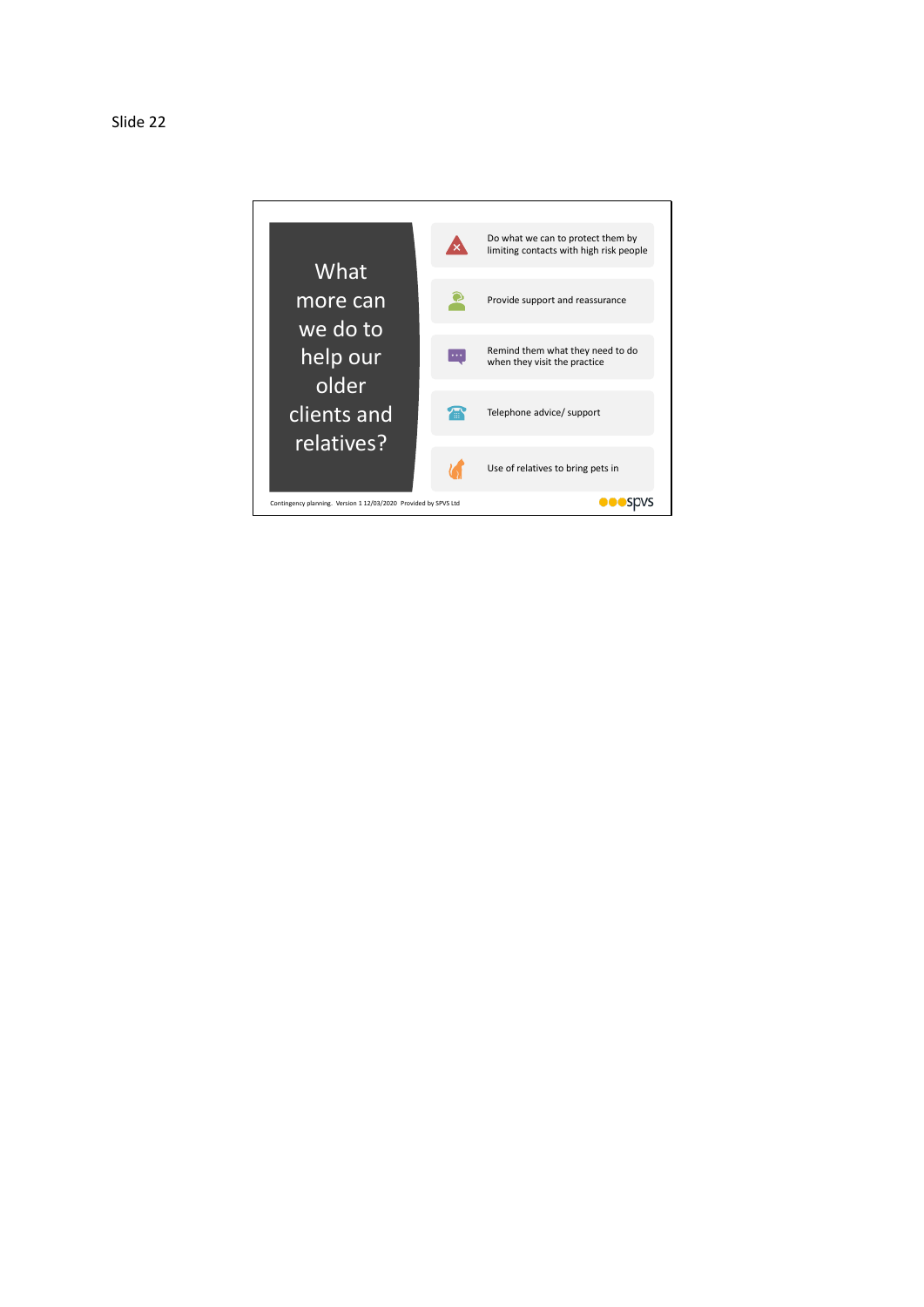

There are several sources developing cleaning protocols and more emphasis will be given to the fomite or indirect spread is available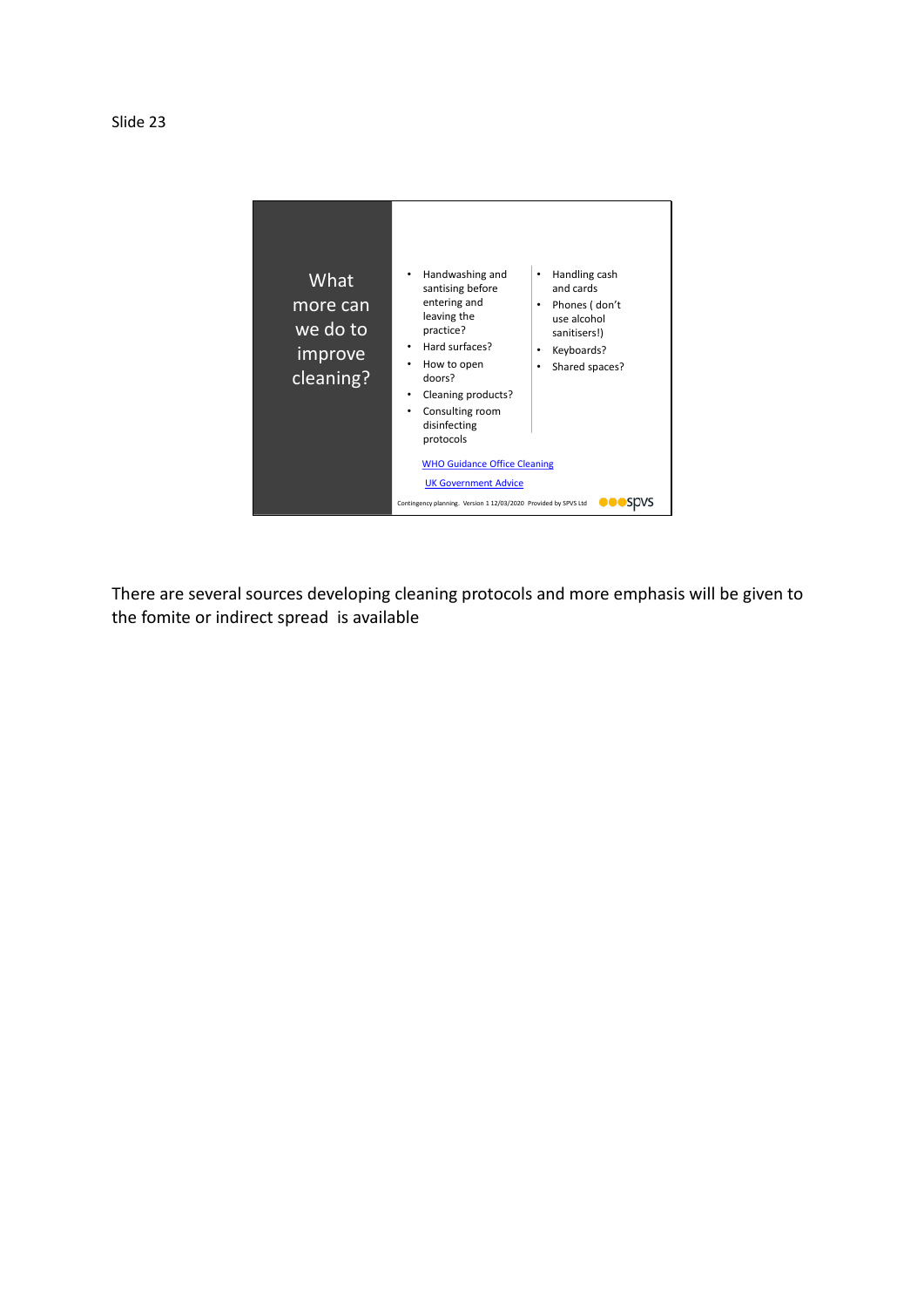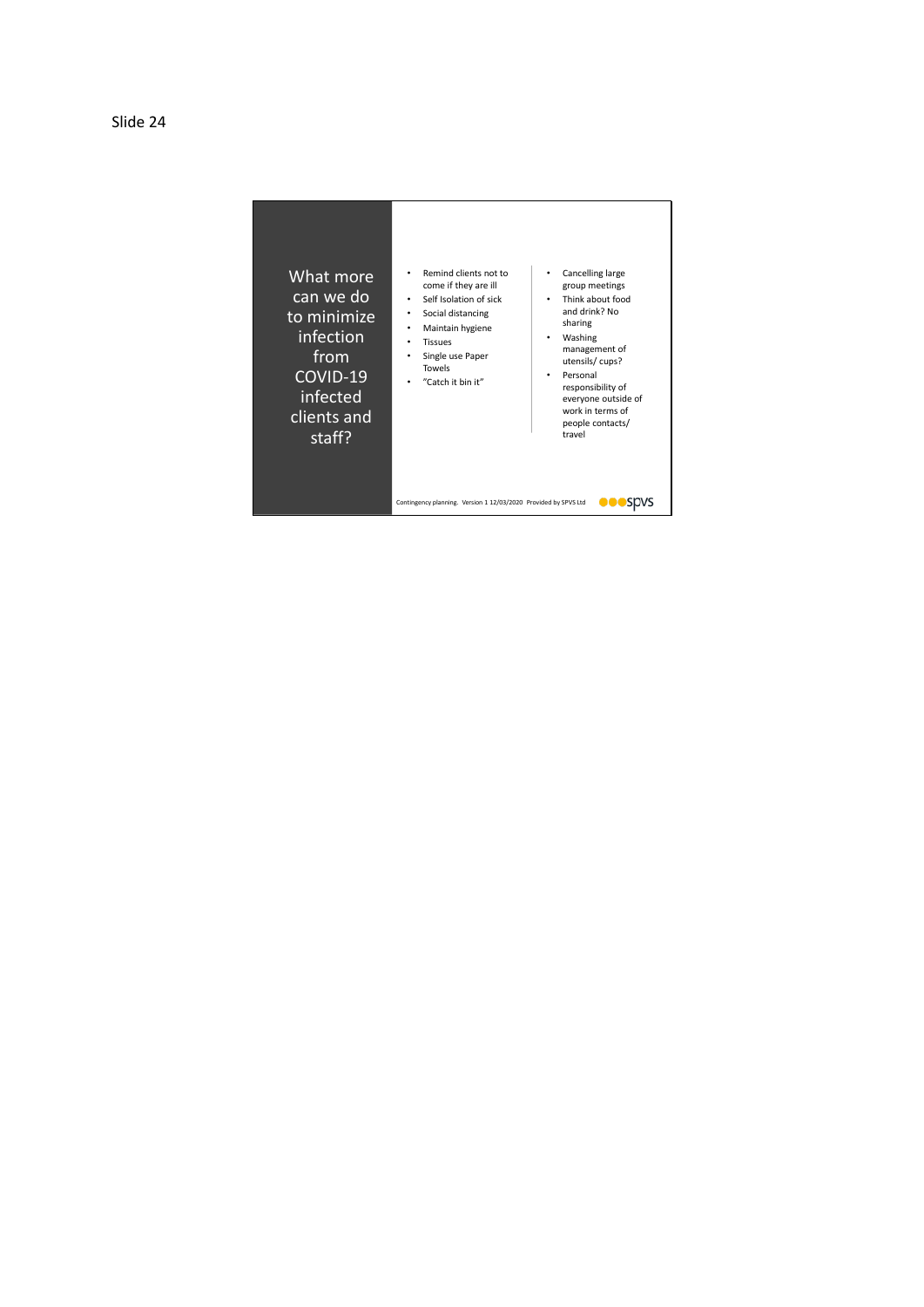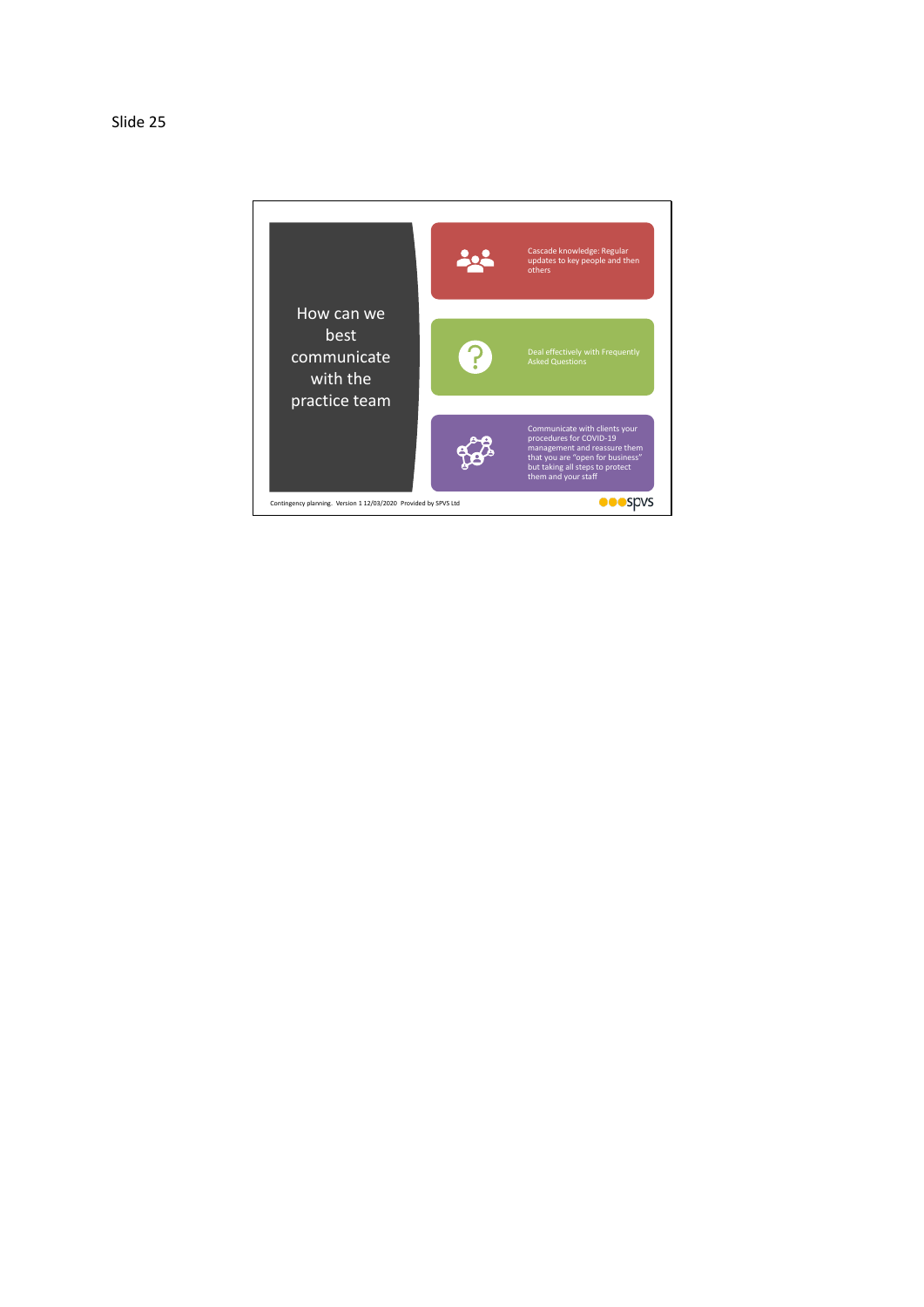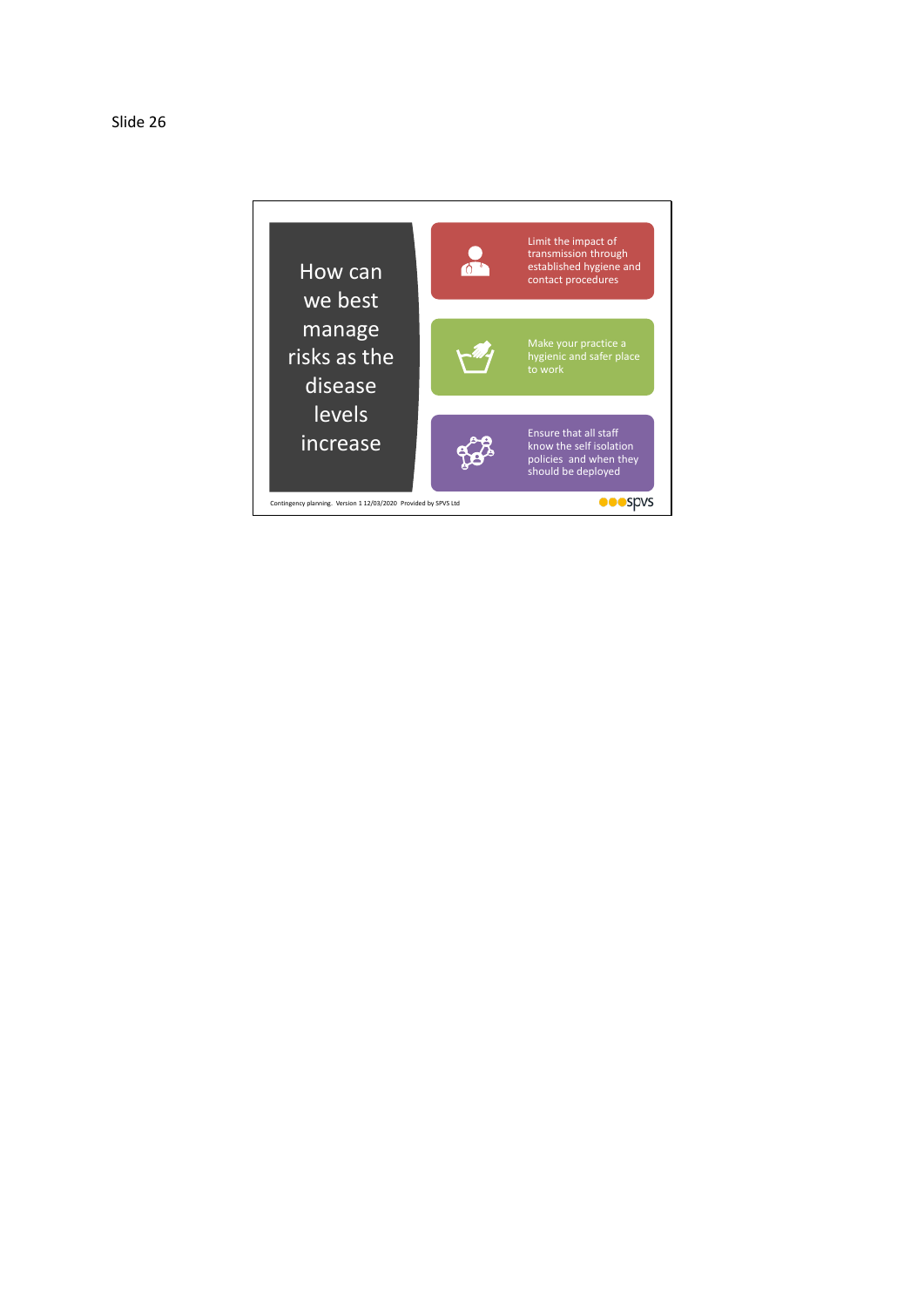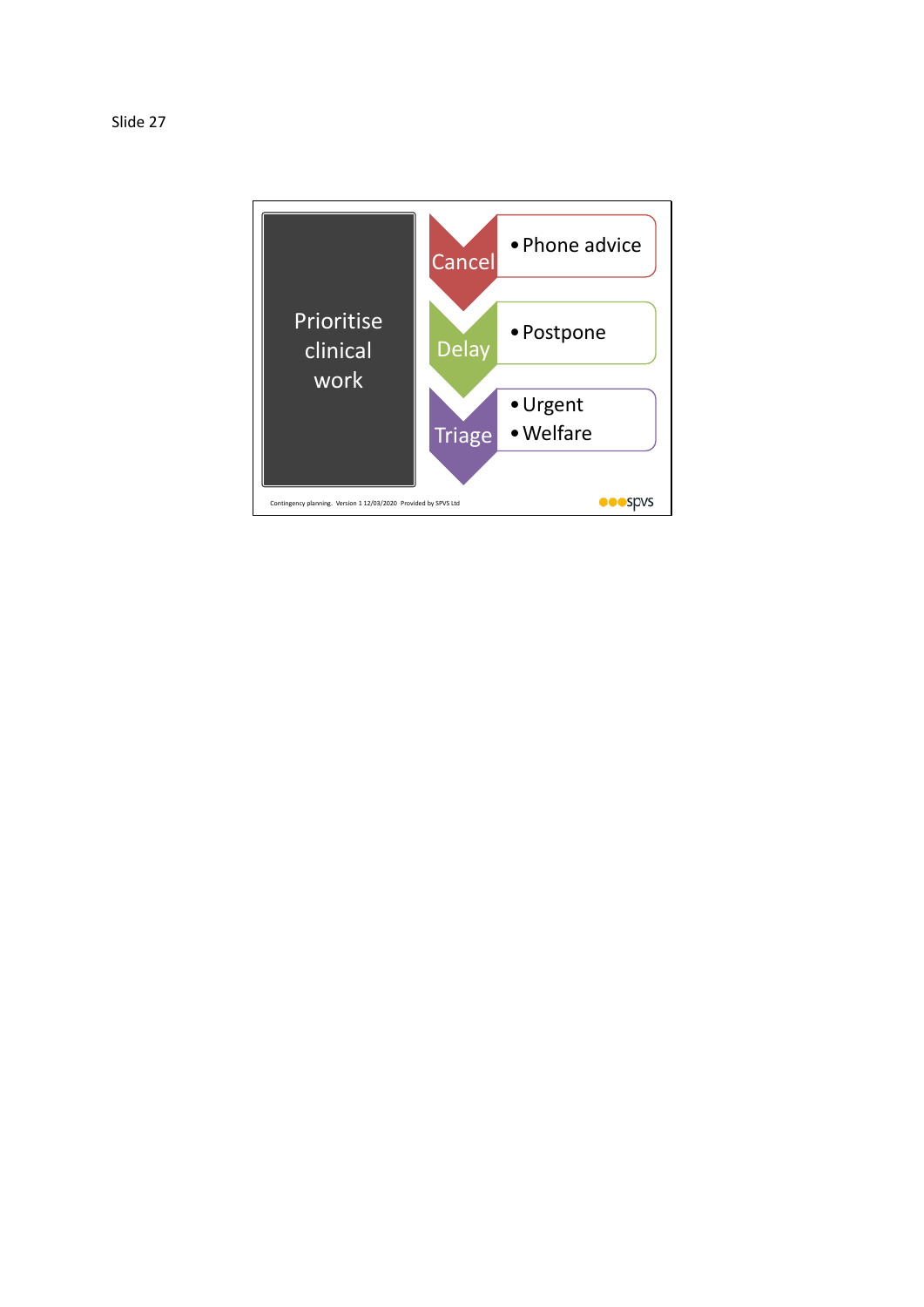| What is the impact of absence on the following job<br>roles?    |                         |                  |                     |
|-----------------------------------------------------------------|-------------------------|------------------|---------------------|
| Role                                                            | <b>Impact if absent</b> | If 20% not here? | If 2 people missing |
| Vet                                                             |                         |                  |                     |
| Nurse                                                           |                         |                  |                     |
| Receptionist                                                    |                         |                  |                     |
| Practice/ Senior manager                                        |                         |                  |                     |
| Pay Roll / Book keeper/<br>Finance                              |                         |                  |                     |
| Team Leaders/ Practice<br>co-ordinators                         |                         |                  |                     |
| Cleaner                                                         |                         |                  |                     |
| TB tester                                                       |                         |                  |                     |
| Contingency planning. Version 1 12/03/2020 Provided by SPVS Ltd |                         |                  | <b>OOO</b> SDVS     |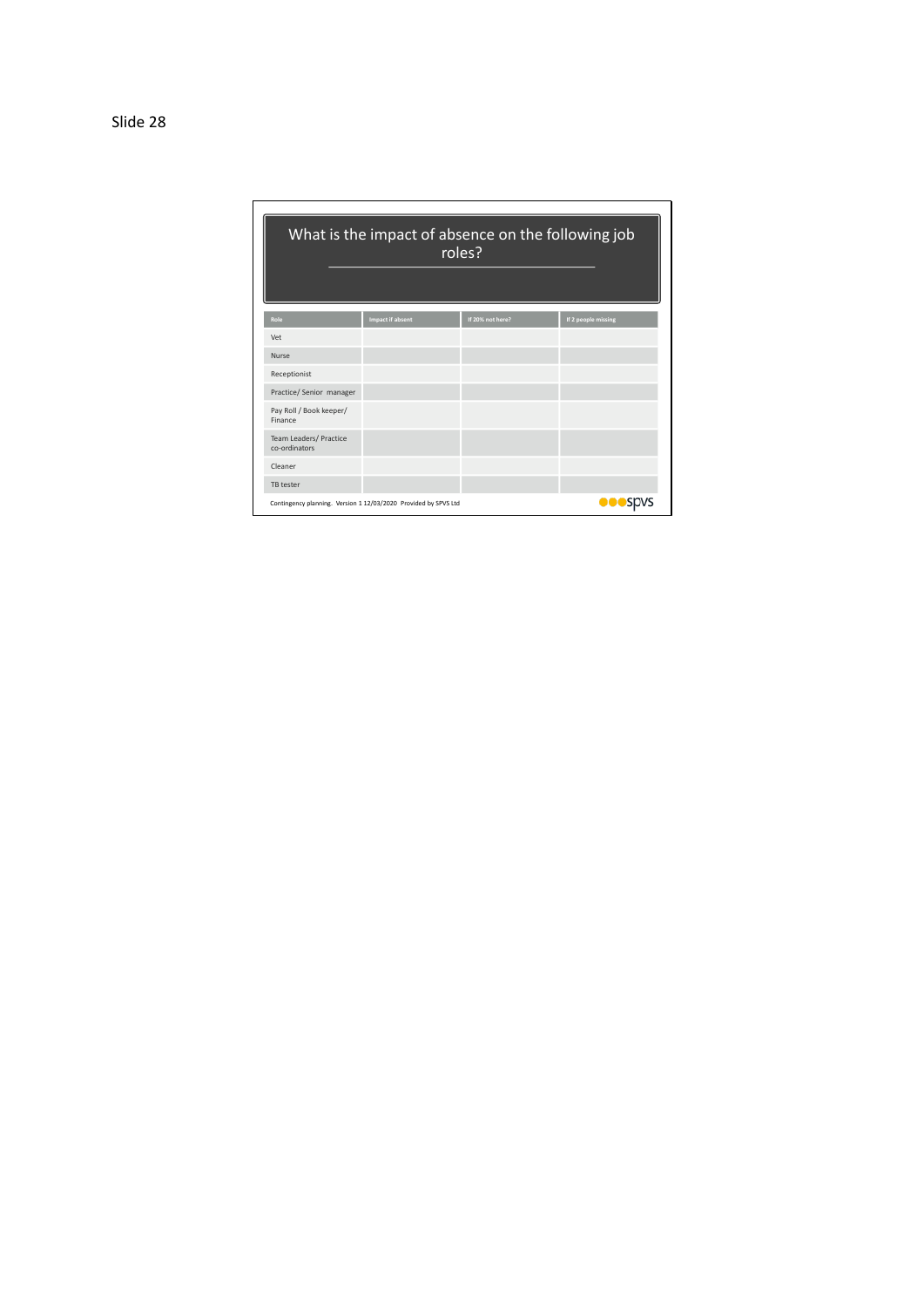



You need to do the same for all other sectors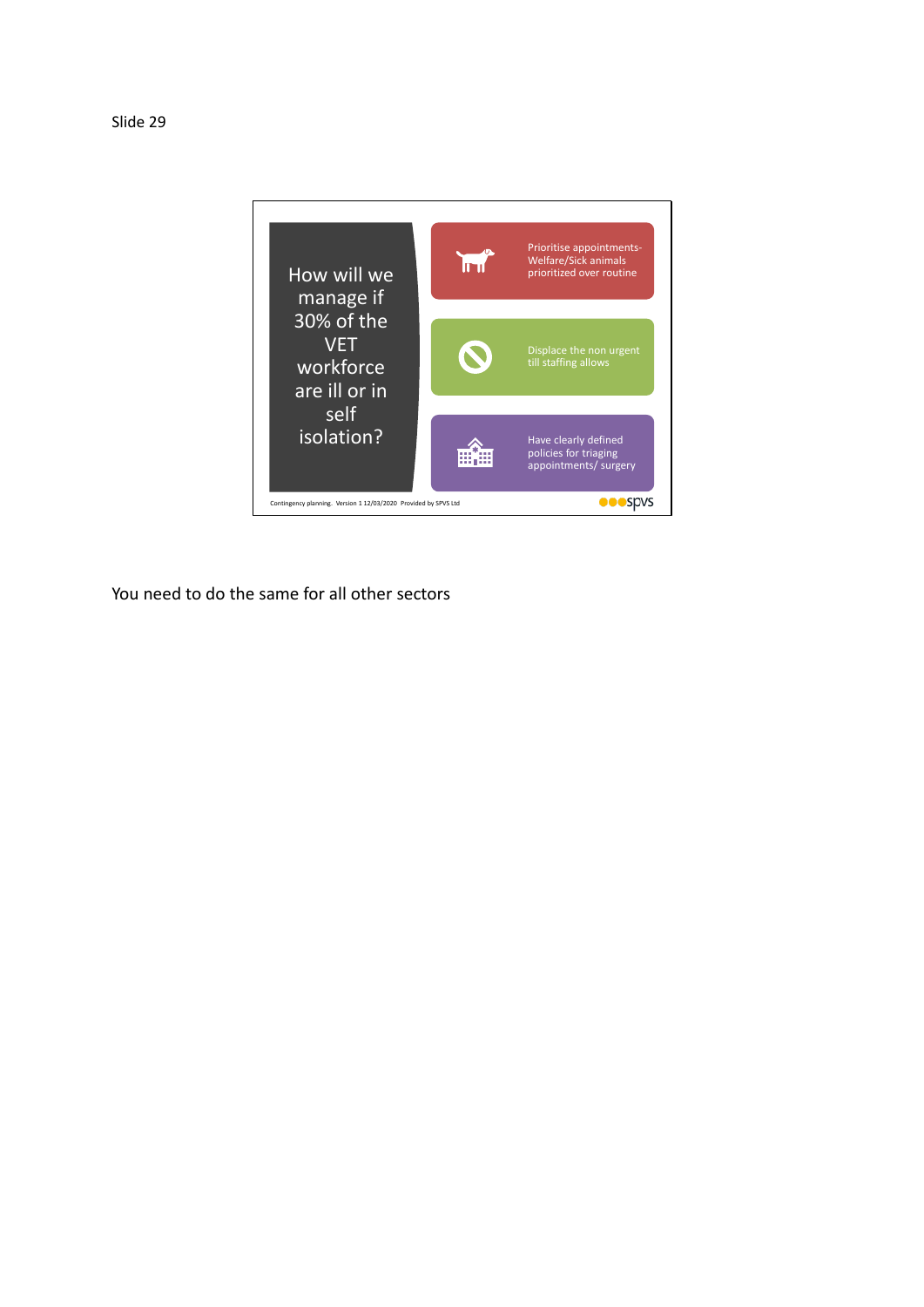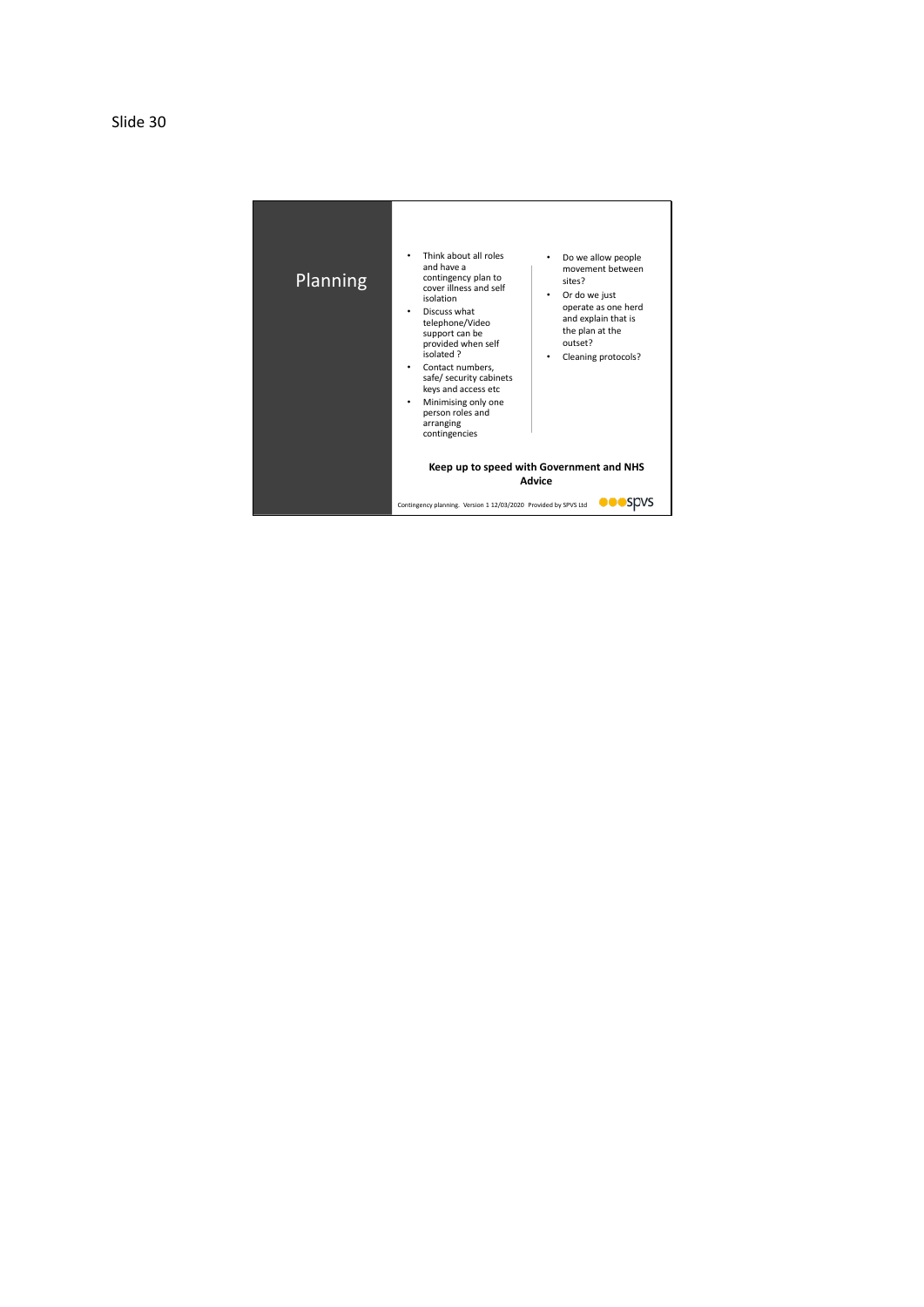